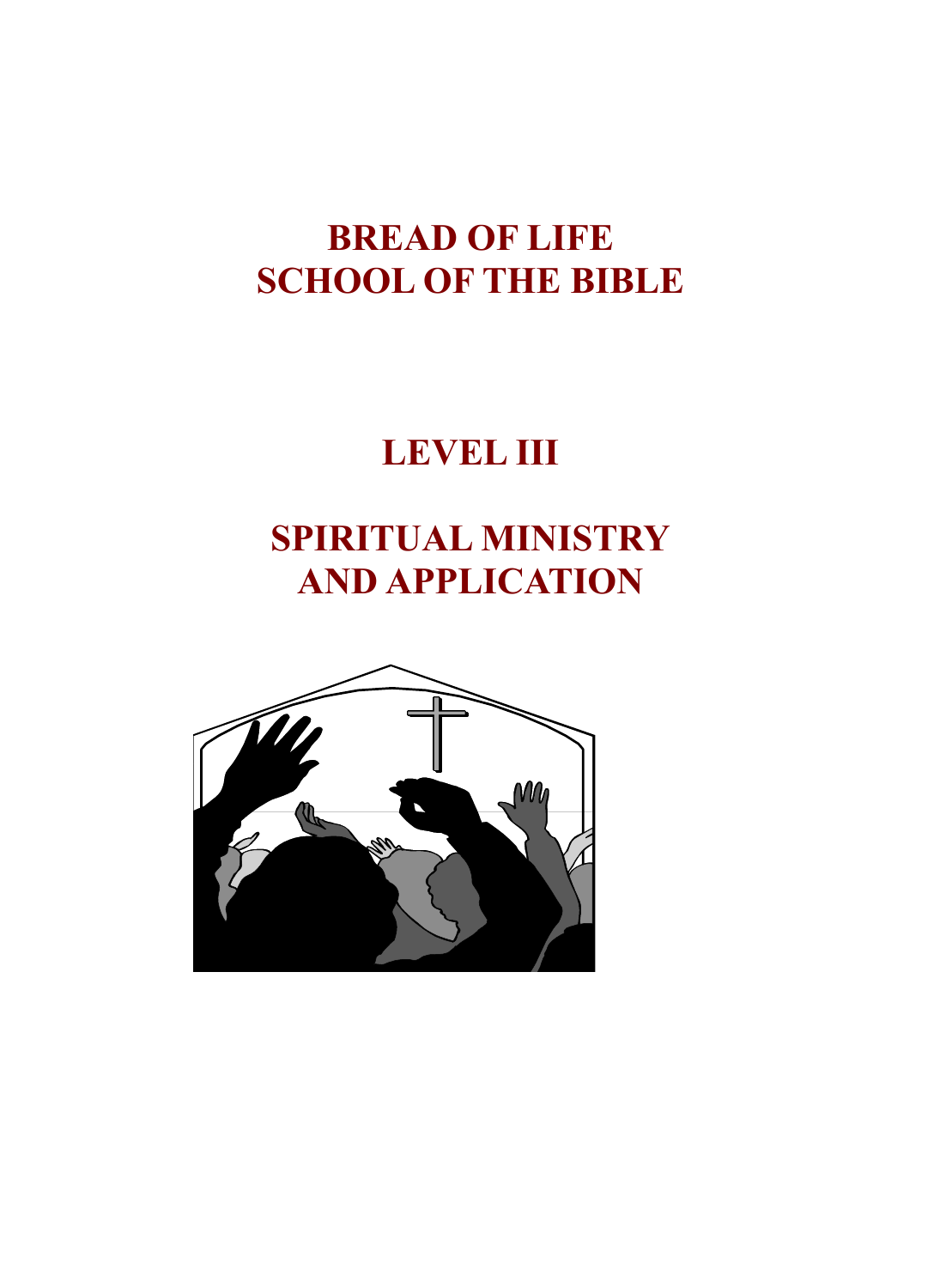## LEVEL III : SPIRITUAL MINISTRY AND APPLICALTIN

## SUBJECTS AND TABLE OF CONTENT

| CLASS 1. Introduction: Preface<br>Information on Teacher                                       |
|------------------------------------------------------------------------------------------------|
|                                                                                                |
|                                                                                                |
| Gifts of the Holy Spirit in the Old Testament. Page 16                                         |
| Seven Steps for Moving in the                                                                  |
| CLASS 5. Types, Shadows, Symbols, Numerology,<br>New Testament Church and Its Ministry Page 33 |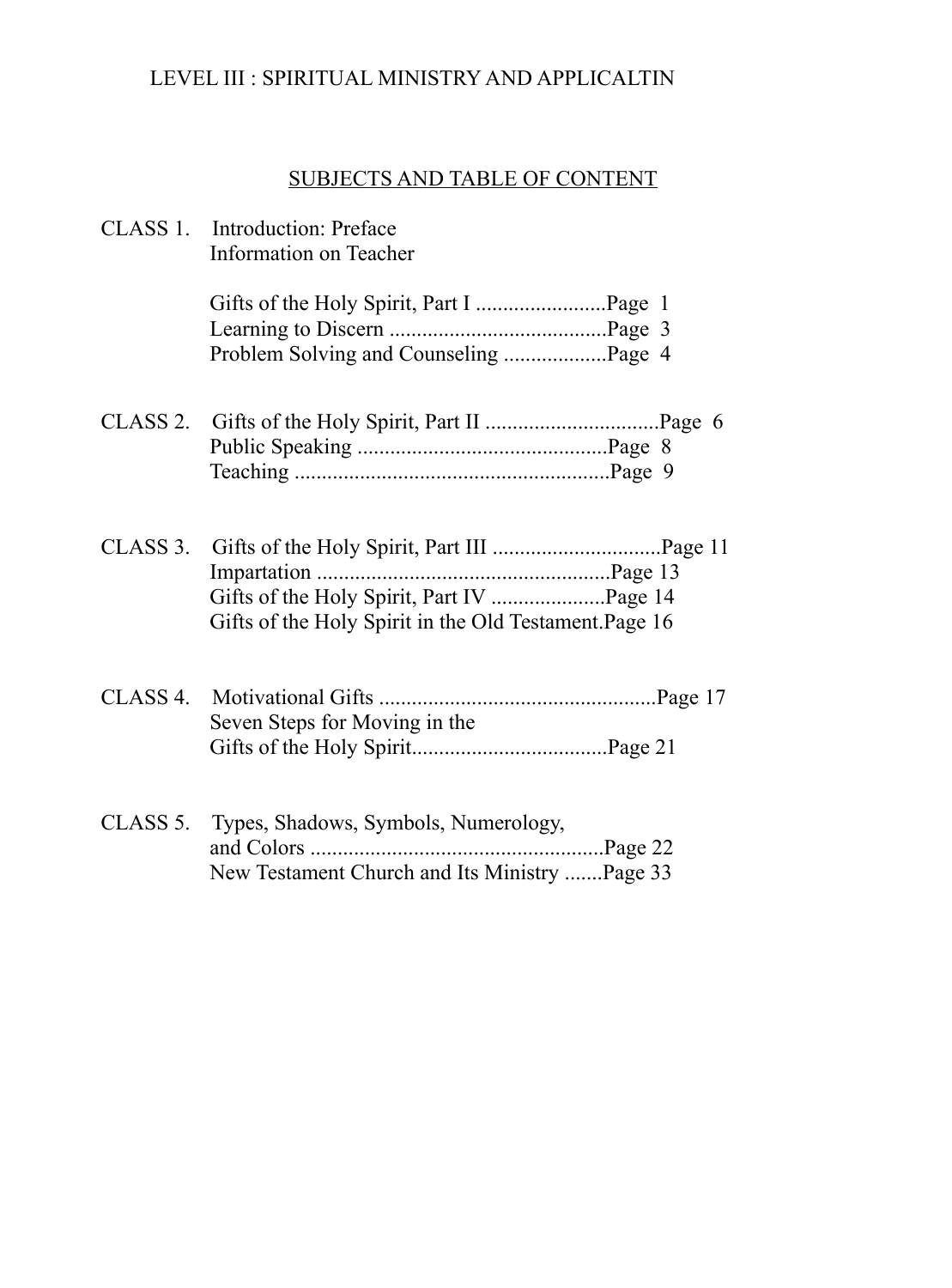#### **INFORMATION ON DR. PHILLIP L WILEY**

Dr. Phillip L Wiley was born in 1947, resided in Norfolk, Virginia, and graduated in 1966 from Maury High School in Norfolk. He was born again in 1953 and was baptized in the Holy Spirit in 1969. He has been involved in Christian work since the age of fifteen. He was president of the Bible Club in high school and received training with Youth For Christ in 1964. After graduating from high school, he enlisted in the United States Navy, during which time he was involved in the Vietnam conflict. He worked with the Executive Officer as Lay Chaplain on the U.S.S Mahan DLG-11. At the completion of his military enlistment in 1970, he served as Youth Pastor at Rock Church in Norfolk, Virginia. Then he and his wife, Sharlene, had the opportunity to travel across the United States, ministering in many different churches, prayer groups, and home fellowships. After a year of traveling, they moved to Charlottesville, Virginia, to continue their Christian training at Oakleigh Christian Retreats. In 1972 Dr. Wiley was ordained into the Christian ministry, and in 1982 he received an honorary Doctorate of Divinity from St. Paul's Institute of Biblical Studies located in Sarasota, Florida.

Dr. Phillip L. Wiley is Founder of Bread of Life Ministries and Senior Pastor of Bread of Life Church Central, an interdenominational, full-gospel, Christ-centered church which was established in 1974 in Lynchburg, Virginia. Bread of Life is know as a place of worship and praise. Dr. Wiley is also Bishop over a number of other Bread of Life churches under the Bread of Life Central.

Dr. Wiley has traveled in the Orient and since 1979 has made over ten missionary trips to India, where he has taught in conferences, leadership seminars, churches, homes, and even in remote mountain villages where he was the first white man ever seen. Since 1993 he has led many teams into Brazil, where there has been phenomenal response in dozens of cities, among pastors and leaders and many thousands of people, including several Marriage Conferences. Since June 1994, he has ministered in Ukraine on many mission trips using much of the School of the Bible material. Also since 1993, he has ministered in Paris France, Portugal, Greece, Brazil.

In 1976, Pastor Wiley was the Coordinator and Master of Ceremonies for two Jesus Jubilee events held in Central Virginia. Also in 1976, he initiated and continues to host a Pastors/ Leadership Fellowship for the Greater Lynchburg Area which brings pastors and leaders together from many different denominations. For three years he served as Advisor to the Lynchburg chapter of the Women's Aglow Fellowship.

In 1985, Dr. Phillip Wiley established the Bread of Life School of the Bible, which includes five levels of learning. Through these courses hundreds of students, primarily lay people, have been trained for the work of the ministry. The School of the Bible material is also being used in Germany, Uganda, Italy, France, Malaysia, Cambodia and has been translated into Portuguese and Russian for use in Brazil and Ukraine.

In 1988, Dr. Wiley was the Coordinator for the Washington for Jesus'88 for Lynchburg and seven surrounding counties. He was Co-Chairman for the Central Virginia March for Jesus held on May 23, 1992. He served on the Executive Board of the Central Virginia March for Jesus held on June 12, 1993, and was Chairman of the June 25, 1994 Central Virginia March for Jesus. Since 2001 he is serving on the Executive Board of the Billy Graham TV Phone Ministry for the Lynchburg Area Phone Center.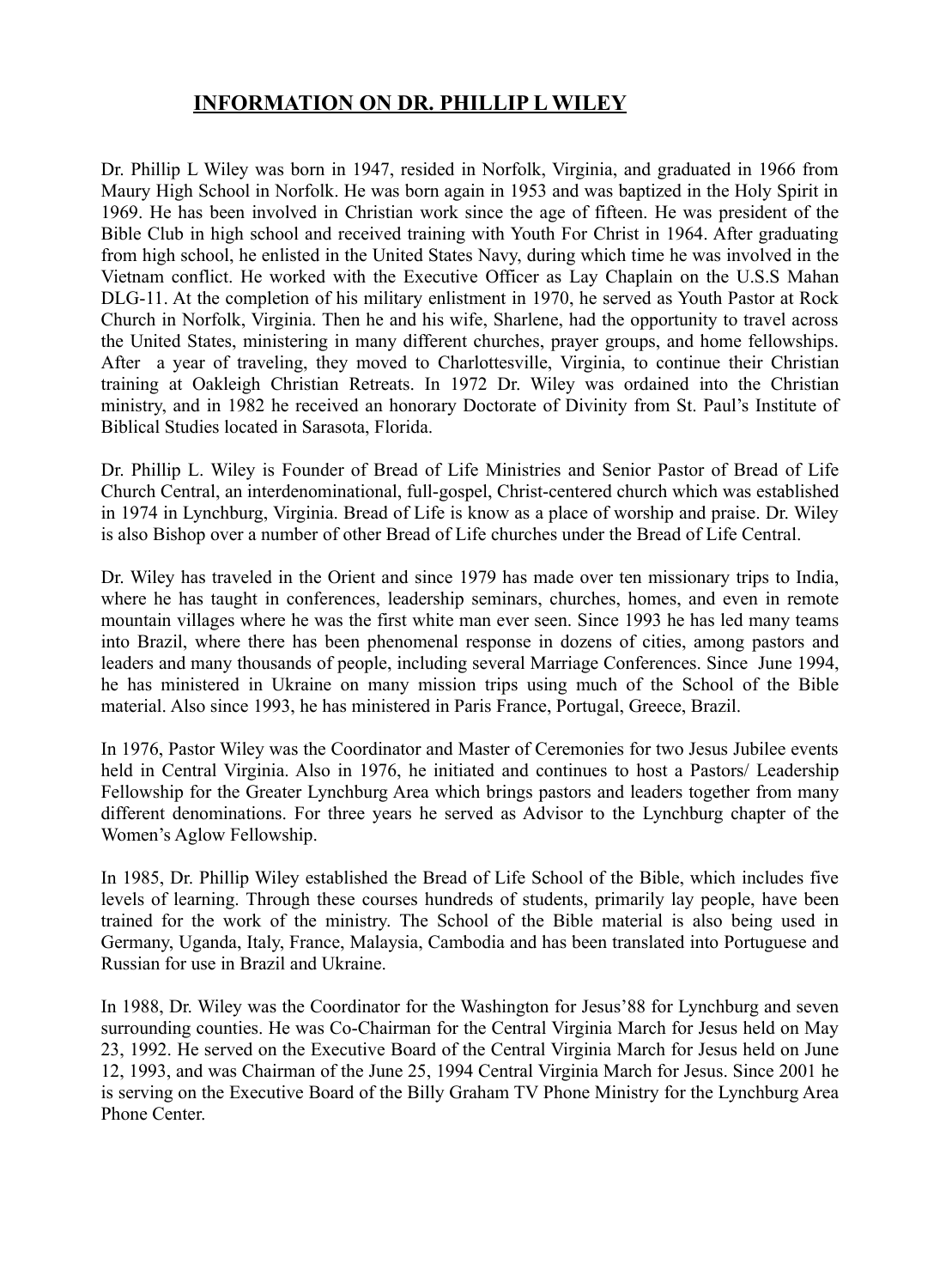For many years Dr. Wiley has been involved in numerous activities relating to local Campbell County schools and organizations. In 1986, he served on the Steering Committee to establish a Parent-Teacher Organization at Brookville Middle School, where his daughter attended. From 1987 to 1989 he served as President of the Parent-Teacher Organization at Brookville Middle School. He served all four years at Brookville High School, three of which he was the President of the PTO until 1994. He has served on a Citizens Task Force, in conjunction with the Campbell County School Board, to review and recommend goals which were implemented in the county schools. He served on a county wide Family Life Education committee which determined the curriculum to be implemented in the local school.

Since 1988, Dr. Wiley has been actively involved in CADRE (Commonwealth Alliance for Drug Rehabilitation and Education), and has assisted the CADRE Action Committee for the Brookville area of Campbell County. He serves CADRE now as a local Pastor/Parent. In 1992, he completed training in "Youth Risk Prevention Strategies" initiated by the Virginia Department of Education. Dr. Wiley was awarded the Who's Who Worldwide 1992/93 in the Platinum Edition.

Pastor Wiley is called as a teacher to the Body of Christ, and operates in Apostolic ministry whenever he travels. He brings a fresh, anointed perspective to the Word of God. His desire is that everyone taking the Bread of Life School of the Bible be equipped for the high calling and purpose of God in their lives.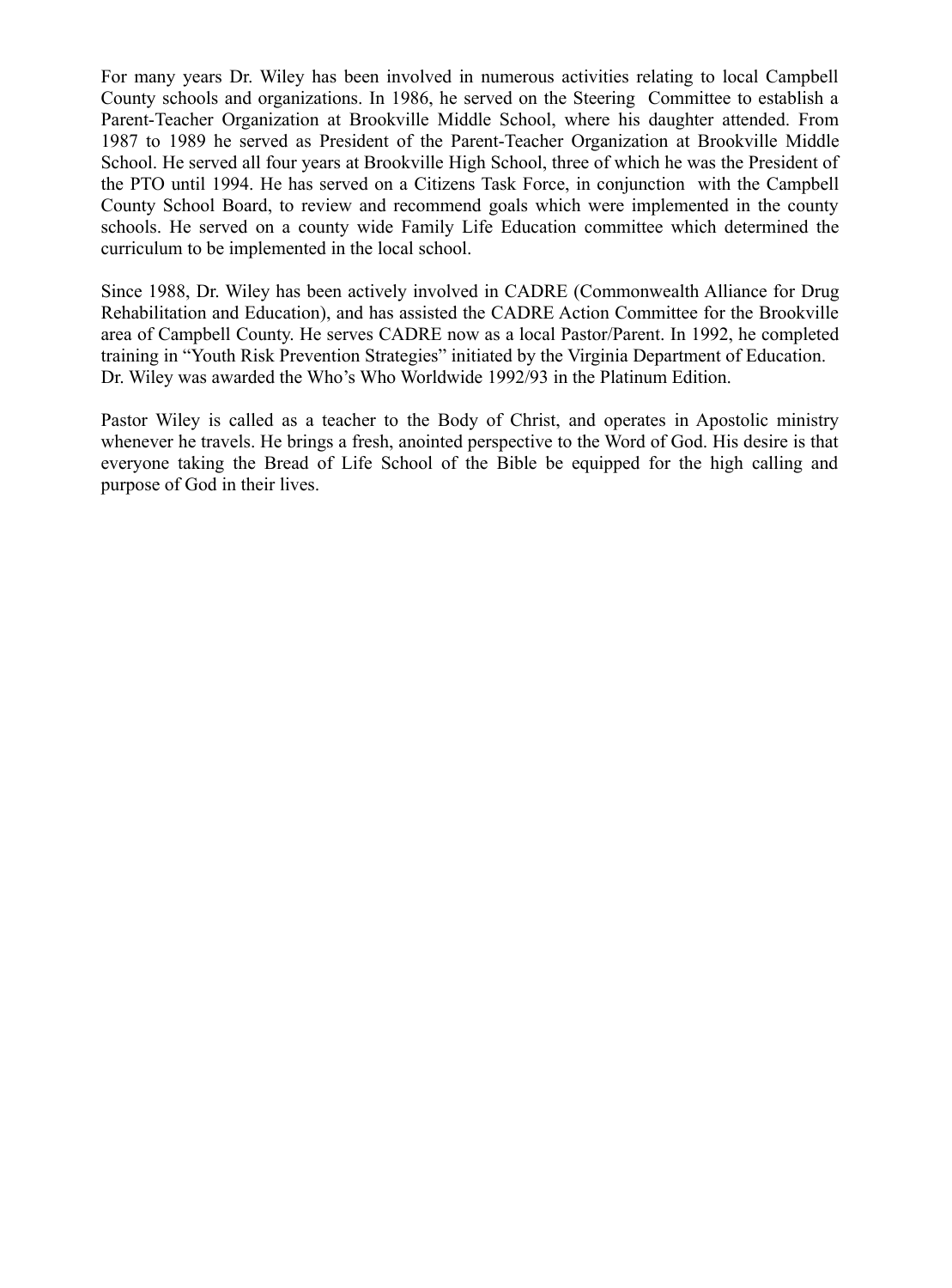#### **PREFACE:**

 When we deal with the Gifts of the Holy Spirit, we need to recognize that they are Gifts or abilities which are the result of the moving of the Holy Spirit. The ability of the Holy Spirit flows or works where the Holy Spirit is present and is welcome to move. It is the supernatural ability of God to use anyone who is yielded to His purpose. It requires, first of all that a person is a Christian, meaning that they have given their life to Christ Jesus, have asked Jesus to come into their life as Lord and Savior, and have asked for forgiveness of sin and been cleansed by the Blood of Jesus. We call this regeneration, new birth, being born again, being saved. Romans 10:9,10 "That if you confess with your mouth the Lord Jesus and believe in your heart that God has raised Him from the dead, you will be saved. For with the heart one believes unto righteousness, and with the mouth confession is made unto salvation." So, then, the first requirement for one to be used in the Gifts of the Spirit is for that person to belong to the Lord through spiritual birth.

 The second requirement is that we believe and receive the working and operations of Holy Spirit. Ephesians 5:18: "Be being filled with the Spirit." The infilling of the Holy Spirit is not an option to the serious believer who desires to be used of God. We need to remember that these are the gifts or abilities of the Holy Spirit, which means we need to be in the Holy Spirit, allowing the Holy Spirit to flow and move through our lives to be used of God to touch others.

 Acts 2:38-39: Then Peter said to them, "Repent, and let every one of you be baptized in the name of Jesus Christ for the remission of sins; and you shall receive the gift of the Holy Spirit. For the promise is to you and to your children, and to all who are afar off, as many as the Lord our God will call."

 Luke 11:9-13: "So I say to you, ask, and it will be given to you; seek, and you will find; knock, and it will be opened to you. For everyone who asks receives, and he who seeks finds, and to him who knocks it will be opened. If a son asks for bread from any father among you, will he give him a stone? Or if he asks for a fish, will he give him a serpent instead of a fish? Or if he asks for an egg, will he offer him a scorpion? If you then, being evil, know how to give good gifts to your children, how much more will your heavenly Father give the Holy Spirit to those who ask Him!"

 If you have not been filled with the Holy Spirit, then you need to start there. With that, let us begin our lessons on what it means to minister in the Holy Spirit and how to apply Spiritual Principles and Application in our lives.

> Dr. Phillip L Wiley Senior Pastor/Bishop Bread of Life Ministries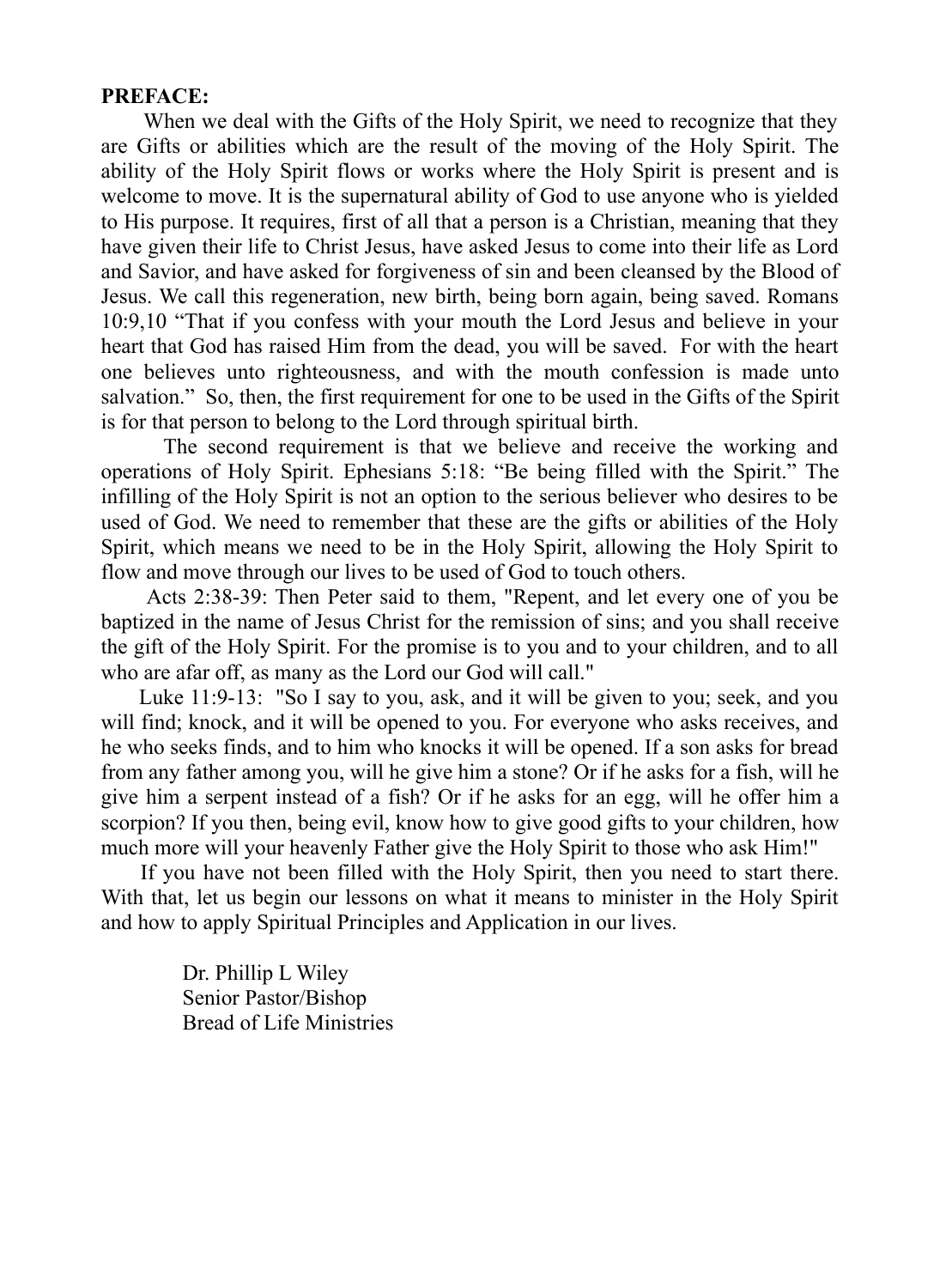# **INTRODUCTION:** Lesson 1

## **CLASS 1: GIFTS OF THE SPIRIT**

I Corinthians 12:1-12: Now concerning spiritual gifts, brethren, I do not want you to be ignorant. You know that you were Gentiles, carried away to these dumb idols, however you were led. Therefore I make known to you that no one speaking by the Spirit of God calls Jesus accursed, and no one can say that Jesus is Lord except by the Holy Spirit. There are diversities of gifts, but the same Spirit. There are differences of ministries, but the same Lord. And there are diversities of activities, but it is the same God who works all in all. But the manifestation of the Spirit is given to each one for the profit of all: for to one is given the word of wisdom through the Spirit, to another the word of knowledge through the same Spirit, to another faith by the same Spirit, to another gifts of healings by the same Spirit, to another the working of miracles, to another prophecy, to another discerning of spirits, to another different kinds of tongues, to another the interpretation of tongues. But one and the same Spirit works all these things, distributing to each one individually as He wills. For as the body is one and has many members, but all the members of that one body, being many, are one body, so also is Christ.

#### A. Gifts of Revelation

- 1. The Word of Wisdom
- 2. The Word of Knowledge
- 3. Discerning of Spirits

## B. Gifts of Inspiration or Vocal Gifts

- 1. Prophecy
- 2. Diverse Kinds of Tongues
- 3. The Interpretation of Tongues
- C. Gifts of Power or Working Gifts
	- 1. Faith
	- 2. Healing
	- 3. Working of Miracles

## **FUNCTION OF GIFTS**

- A. Different gifts, same spirit.
- B. Different administration or ministries, same Lord
- C. Different operation (how they come forth) in working, same God.
- D. Purpose: for the profit of all.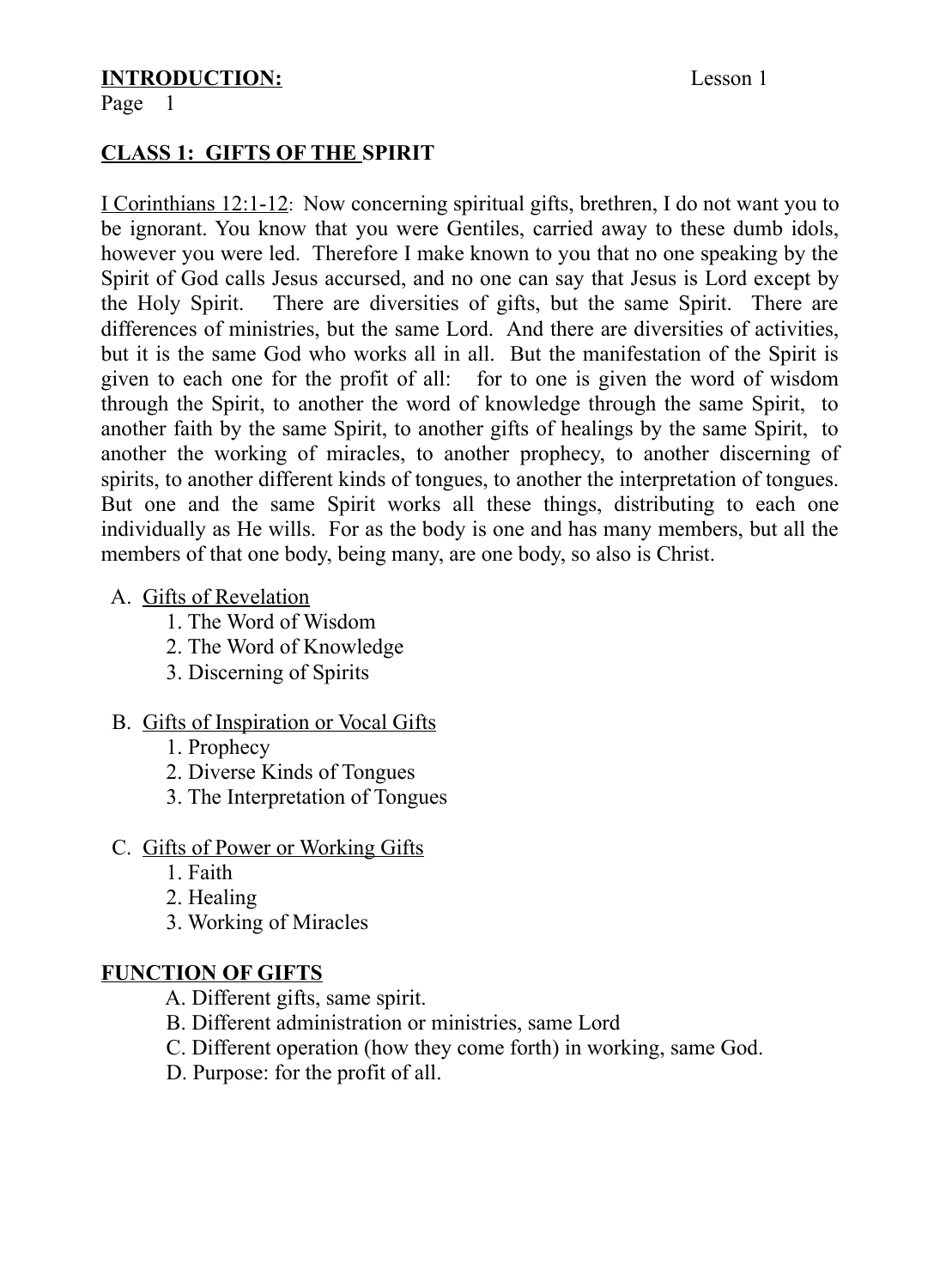# PART 1: **GIFTS OF REVELATION**

## 1. **THE WORD OF WISDOM**

 A. Supernatural wisdom (insight, revelation) given to a believer. Luke 21:15: For I will give you a mouth and wisdom which all your adversaries will not be able to contradict or resist.

 Ephesians 1:17: That the God of our Lord Jesus Christ, the Father of glory, may give to you the spirit of wisdom and revelation in the knowledge of Him,

 B. Supernatural wisdom (insight, revelation) given to a believer for another believer or unbeliever. Speaking the heart of God. James 3:17: But the wisdom that is from above is first pure, then peaceable, gentle, willing to yield, full of mercy and good fruits, without partiality and without hypocrisy.

 I Corinthians 2:7: But we speak the wisdom of God in a mystery, the hidden wisdom which God ordained before the ages for our glory,

## 2. **THE WORD OF KNOWLEDGE**

 A. Supernatural apprehending of truth for yourself or another. Revealing the heart of man.

 1. Matthew 9:1-5: So He got into a boat, crossed over, and came to His own city. Then behold, they brought to Him a paralytic lying on a bed. When Jesus saw their faith, He said to the paralytic, "Son, be of good cheer; your sins are forgiven you." And at once some of the scribes said within themselves, "This man blasphemes!" But Jesus knowing their thoughts said, "Why do you think evil in your hearts? For which is easier, to say, 'Your sins are forgiven you,' or to say, 'Arise and walk'?" Other reference: 1 Corinthians 2:9,10

2. John 4:6-26: The woman at the Well.

3. Acts 5: 1-11: Peter and Ananias and Sapphira.

## 3. **DISCERNING OF SPIRITS** (Note not the spirit of Suspicion)

A. Supernatural ability to recognize and distinguish between:

- 1. Holy Spirit
- 2. Demon Spirits
- 3. Man's Spirit

B. Supernatural ability to know what to do or not to do.

 1. Acts 13:9,10: Then Saul, who also is called Paul, filled with the Holy Spirit, looked intently at him and said, "O full of all deceit and all fraud,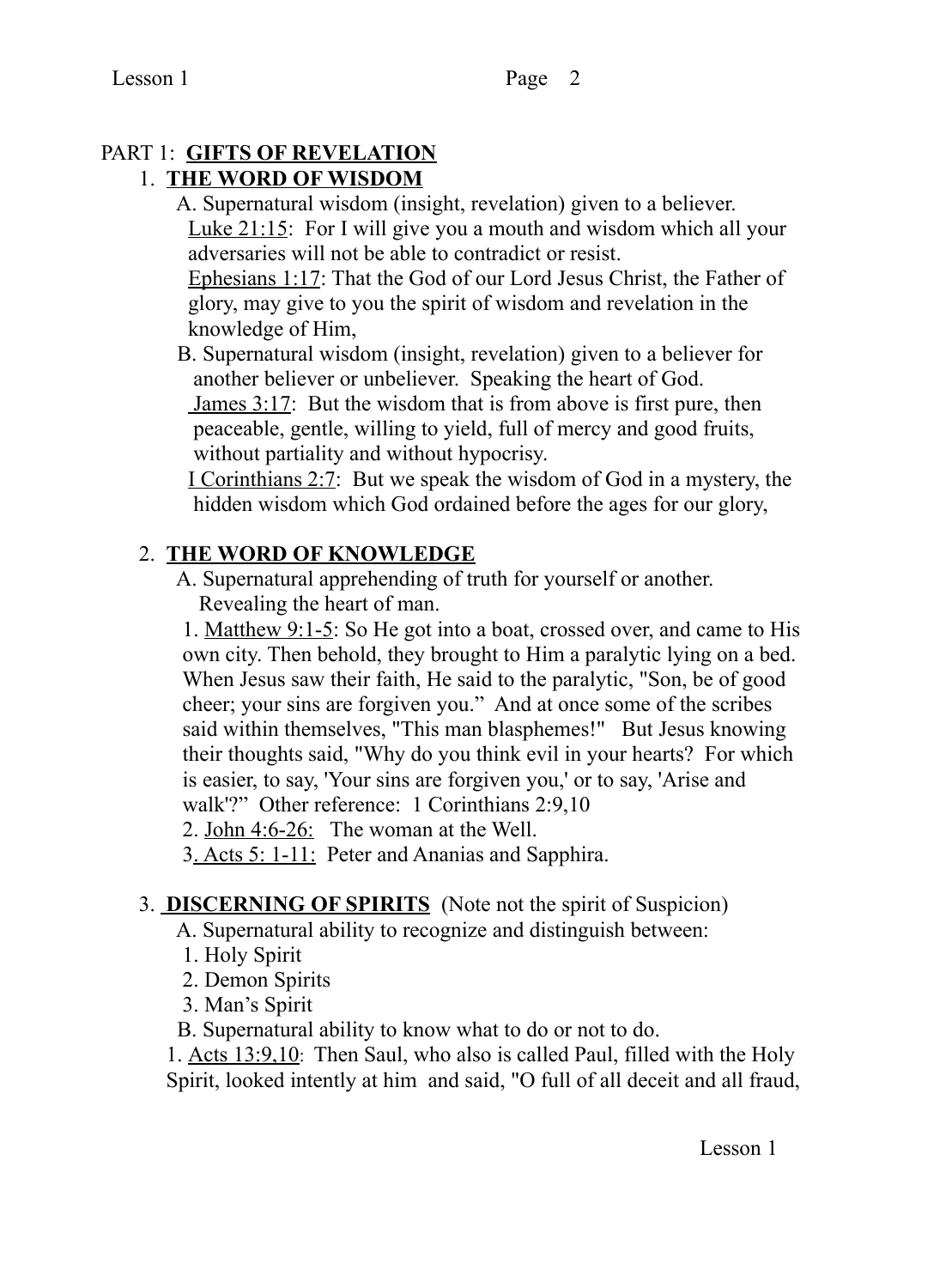you son of the devil, you enemy of all righteousness, will you not cease perverting the straight ways of the Lord?" Hebrews 5:14, Matthew 9:4

- 2. 1 John 4:1: Beloved, do not believe every spirit, but test the spirits, whether they are of God; because many false prophets have gone out into the world.
- 3. Acts 16:17,18: This girl followed Paul and us, and cried out saying, "These men are the servants of the Most High God, who proclaim to us the way of salvation." And this she did for many days. But Paul, greatly annoyed, turned and said to the spirit, "I command you in the name of Jesus Christ to come out of her." And he came out that very hour.

Note: Paul waited in grace and mercy and the leading of the Holy Spirit.

## **LEARNING TO DISCERN**

Hebrews 5:12-14: For though by this time you ought to be teachers, you need someone to teach you again the first principles of the oracles of God; and you have come to need milk and not solid food. For everyone who partakes only of milk is unskilled in the word of righteousness, for he is a babe. But solid food belongs to those who are of full age, that is, those who by reason of use have their senses exercised to discern both good and evil.

- A. Senses exercised to discern both good and evil, God or man, Holy Spirit or demon spirit. You need to know the Word of God.
- B. Physical appearance can sometimes be a clue, but not always.
- C. Learning what to do with what you have discerned. Just because you discerned something does not mean you are to do anything at that time. Timing and leading of the Holy Spirit are keys.
- D. If you quench or frustrate God's grace or Spirit, you will have a hard time discerning.

## **PREPARATION FOR BEING USED IN THE GIFTS OF THE SPIRIT.**

- A. Learn to wait on the Lord.
- B. Clear your mind of preconceived thoughts. Remember these are Gifts of the Holy Spirit.
- C. Minister in Faith.
- D. Check your motivation: to build up, or the profit of all.
- E. Ask the Lord to give you something to be a blessing to others.
- F. Do not get intense. Relax, be still, be calm.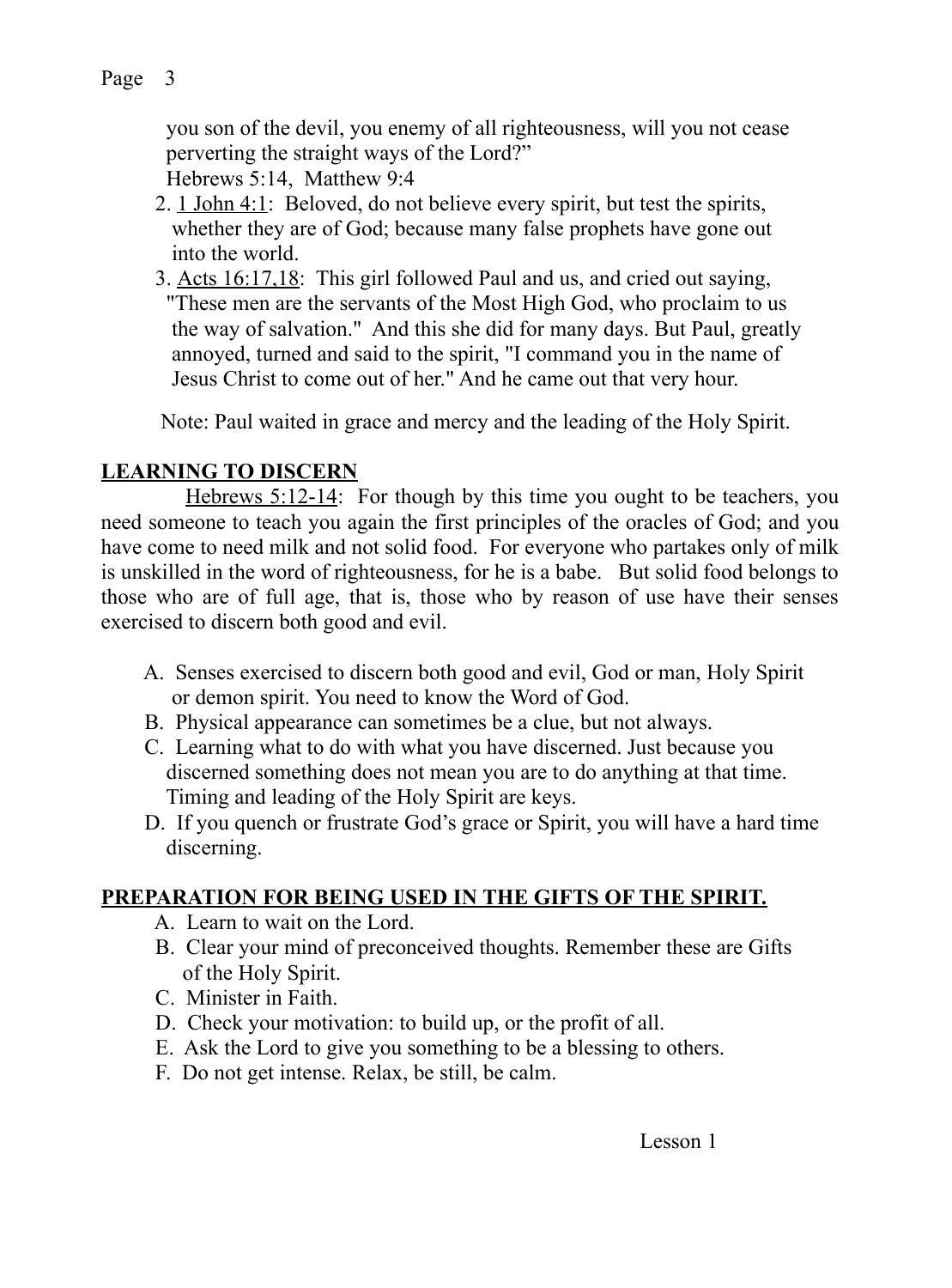## **PROBLEM SOLVING AND COUNSELING**

- A. Learn to be still (ask God for discernment, wisdom and knowledge). It must be God's strength or nothing will be accomplished. Remember to operate in the vehicle of love.
- B. Listen and take notes. Note: Do not come under their desperation. You listen to God as you listen to the person. You will often hear the answer from the person.
- C. Ask Questions. Example: Do you love God? Do you love your father? You are looking for handles; not symptoms, but causes. You watch for reactions as well as Holy Spirit input. If there is a father problem, then there will be a problem with authority.
- D. Do not ask more than you have time to handle. Remember your priorities. They took years getting into the situation, you will not get them out in five minutes. A person can be healed sometimes by just getting it out once and for all. (Video missed this)
- E. Do not bring them into something they do not believe or cannot handle. They do not believe in the power of God, deliverance, healing or even Satan. You do not want to try casting out demons if the person does not believe or does not want Jesus in his life.
- F. Bring them to God's solution using biblical principles.
	- 1. Share key scriptures, not a sermon. You do not want to lose the person in a maze of theology. Give them bite size pieces.
	- 2. Leave them with some practical principles, such as prayer time, Bible reading, praise, anointed music, prayer partner, committed to Jesus and a local church.
	- 3. Put the responsibility back on them.
	- 4. Allow the Lord to show you if you should set up another session with the person. It may be the Lord wants to reveal more. They must be obedient before you can continue on with more.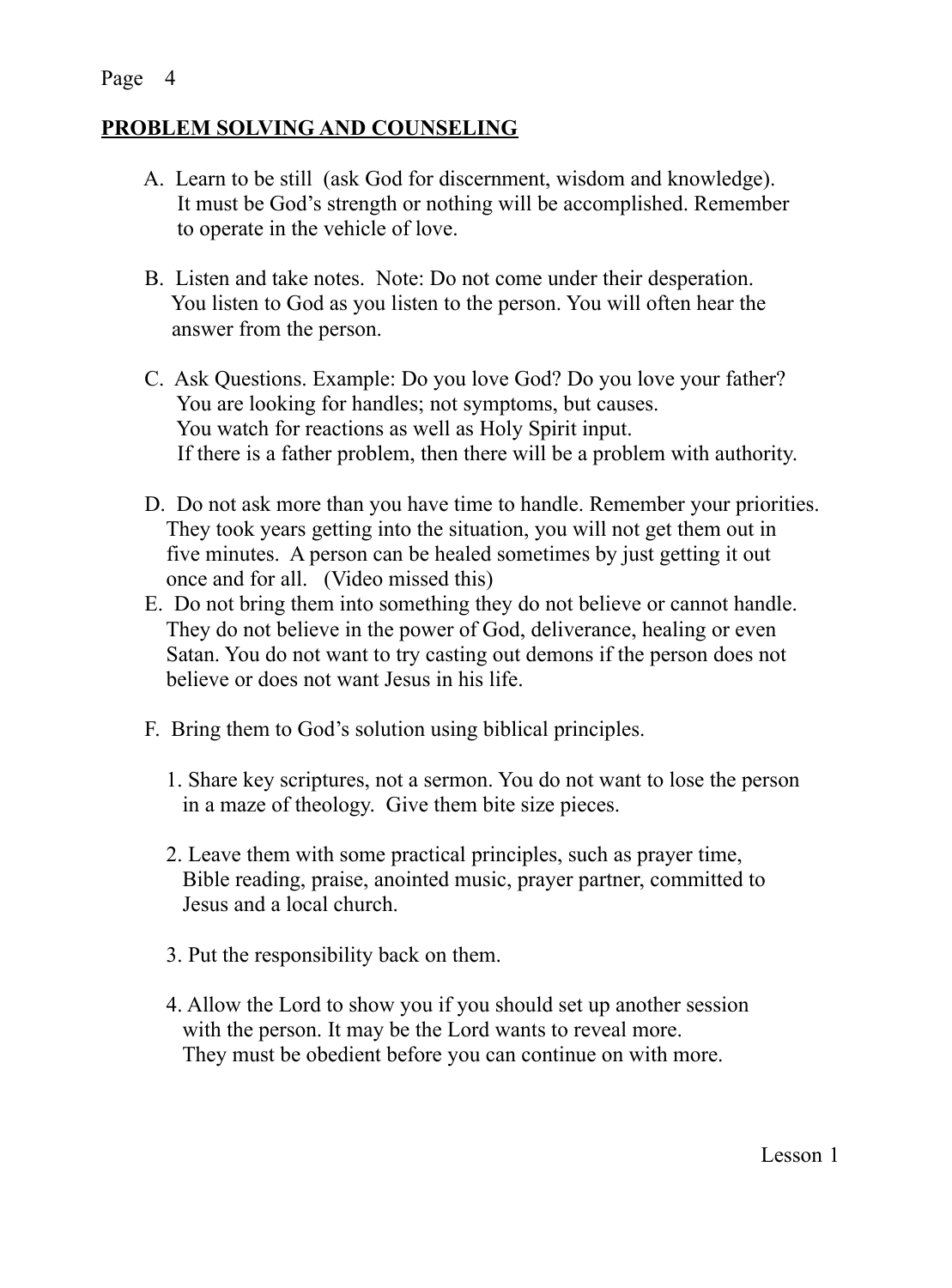- 1. Release them to the Lord. Do not try to take the place of God or the Holy Spirit in that person's life. You will not be able to minister to the next person if you are still carrying the burden of the last person.
- 2. Ask God to show you anything you might do for that person; call, write, go see, introduce them to someone else who may be used by God to help.
- H. Take time to keep your own life in order, or you will need counseling.

 James. 1:5-7: If any of you lacks wisdom, let him ask of God, who gives to all liberally and without reproach, and it will be given to him. But let him ask in faith, with no doubting, for he who doubts is like a wave of the sea driven and tossed by the wind. For let not that man suppose that he will receive anything from the Lord;

(All of this is based on one being Born Again)

Note:

 {You will notice that page numbers will not always match up with audio tapes, due to update on notes.}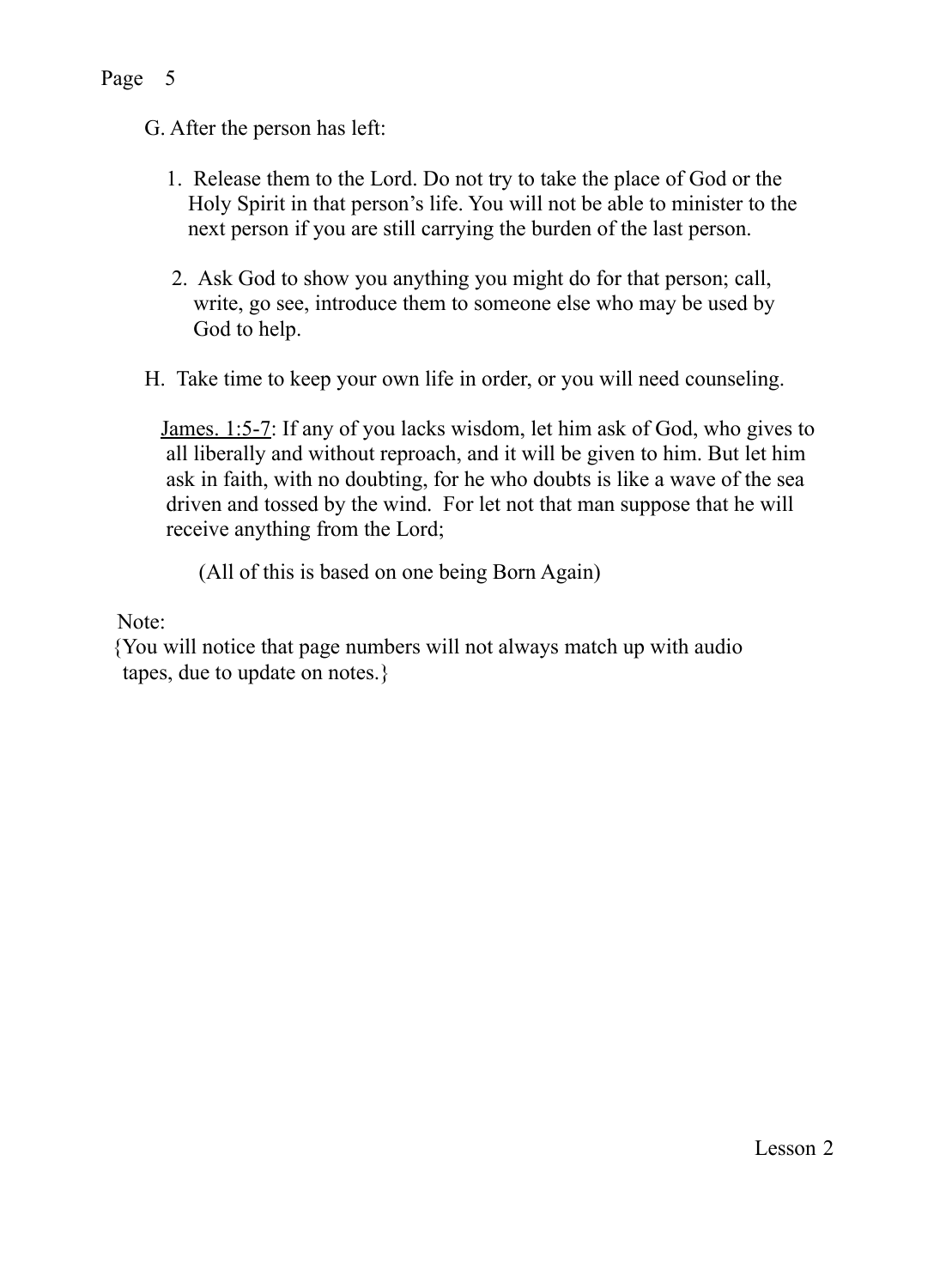#### **CLASS 2: GIFTS OF THE HOLY SPIRIT**

 1 Corinthians 12:8-10: For to one is given the word of wisdom through the Spirit, to another the word of knowledge through the same Spirit, to another faith by the same Spirit, to another gifts of healings by the same Spirit, to another the working of miracles, to another prophecy, to another discerning of spirits, to another different kinds of tongues, to another the interpretation of tongues.

#### PART II: **GIFTS OF INSPIRATION OR VOCAL GIFTS**

 Purpose: But he who prophesies speaks Edification and Exhortation and Comfort to men. 1 Corinthians 14:3

#### 1. **PROPHECY**

- A. Greek word is "Propheteteia": Meaning speaking a public exposition, a speaking forth of the meaning or the purpose.
- B. Greek word "Prophetes": A public expounder, same for Prophet. The office, and/or speaking, teaching prophetically. 1 Corinthians 14:29,32: Let two or three prophets speak, and let the others judge. And the spirits of the prophets are subject to the prophets.
- C. A supernatural speaking forth of the mind and counsel of God. Note: There is a difference between moving in the **Gift** of prophecy and operating in the Office of a Prophet.

 Acts 13:1-3: Now in the church that was at Antioch there were certain prophets (Office) and teachers: Barnabas, Simeon who was called Niger, Lucius of Cyrene, Manaen who had been brought up with Herod the ruler, and Saul. As they ministered to the Lord and fasted, the Holy Spirit said, "Now separate to Me Barnabas and Saul for the work to which I have called them." Then, having fasted and prayed, and laid hands on them, they sent them away.

 Romans 12:6: Having then gifts differing according to the grace that is given to us, let us use them: if prophecy, let us prophesy in proportion to our faith; Other references 2 Peter 1:20,21; 1 Timothy 1:18, 4:14.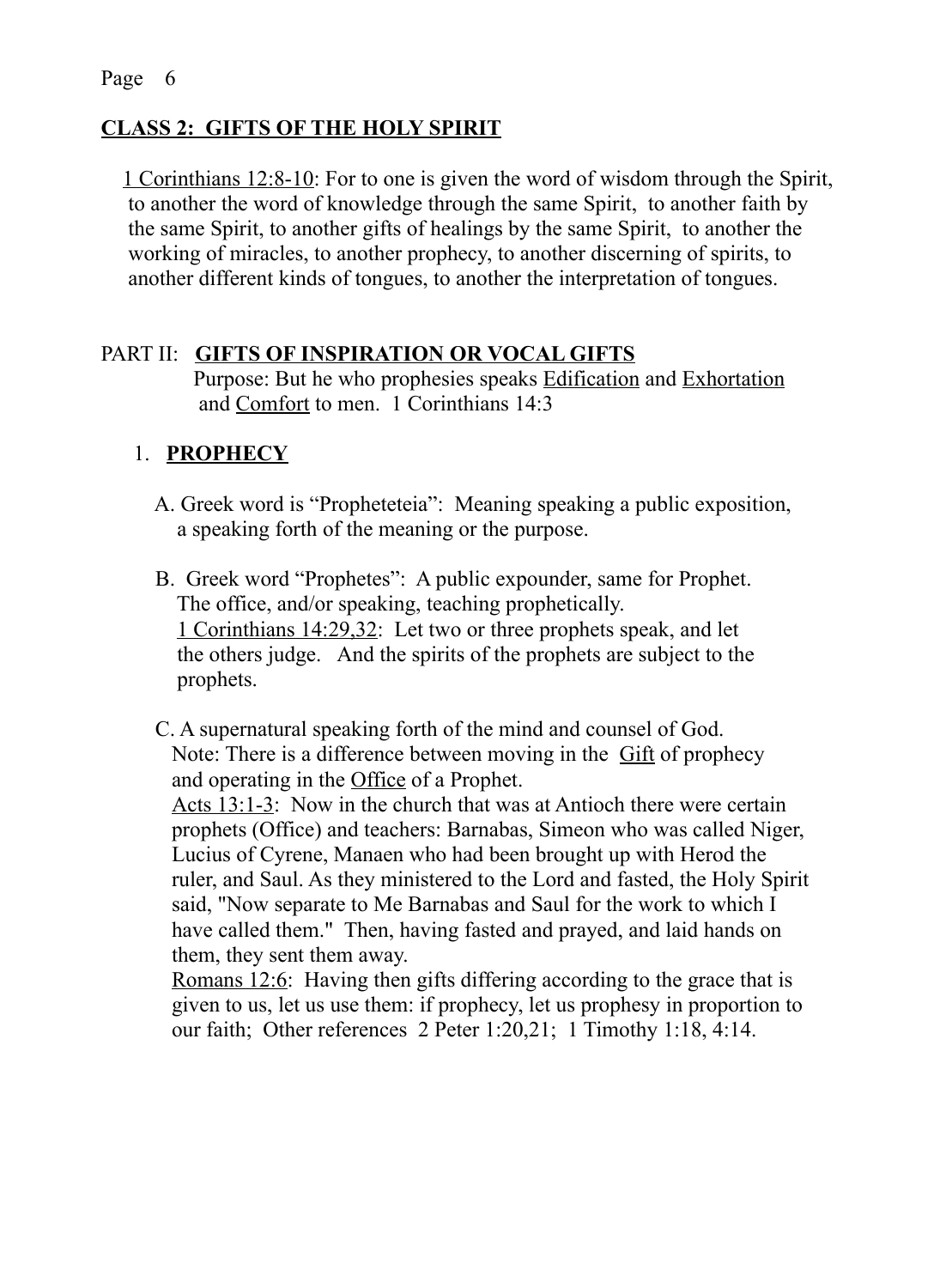## 2. **DIFFERENT KINDS OF TONGUES**

 A. Supernatural utterance in other languages which are not known to the speaker. Usually a public utterance.

 Acts 2:4-6: And they were all filled with the Holy Spirit and began to speak with other tongues, as the Spirit gave them utterance. And there were dwelling in Jerusalem Jews, devout men, from every nation under heaven. And when this sound occurred, the multitude came together, and were confused, because everyone heard them speak in his own language. Acts 10:44-46: While Peter was still speaking these words, the Holy Spirit fell upon all those who heard the word. And those of the circumcision who believed were astonished, as many as came with Peter, because the gift of the Holy Spirit had been poured out on the Gentiles also. For they heard them speak with tongues and magnify God. Acts 19:6: And when Paul had laid hands on them, the Holy Spirit came upon them, and they spoke with tongues and prophesied. 1 Corinthians 14:27: If anyone speaks in a tongue, let there be two or at the most three, each in turn, and let one interpret. (This is the Gift.)

 B. Note: There is a difference in the tongues, or language of the Spirit found in Acts 2:4, Ephesians 5:19, 1 Corinthians 14:27, and in other kinds of tongues, known or unknown.

 1 Corinthians 14:15: What is the conclusion then? I will pray with the spirit, and I will also pray with the understanding. I will sing with the spirit, and I will also sing with the understanding.

- 1. For personal edification: 1 Corinthians 14:4, Language of the Spirit.
- 2. For public edification: 1 Corinthians 14:4, Prophecy "He who speaks in a tongue edifies himself, but he who prophesies edifies the church."

## 3. **THE INTERPRETATION OF TONGUES**

 A. Supernatural ability to interpret in the native tongue what is uttered in other languages not know by the one who is interpreting.

 1 Corinthians 14:13: Therefore let him who speaks in a tongue pray that he may interpret. Other references: 1 Corinthians 14:28; Matthew 27:46.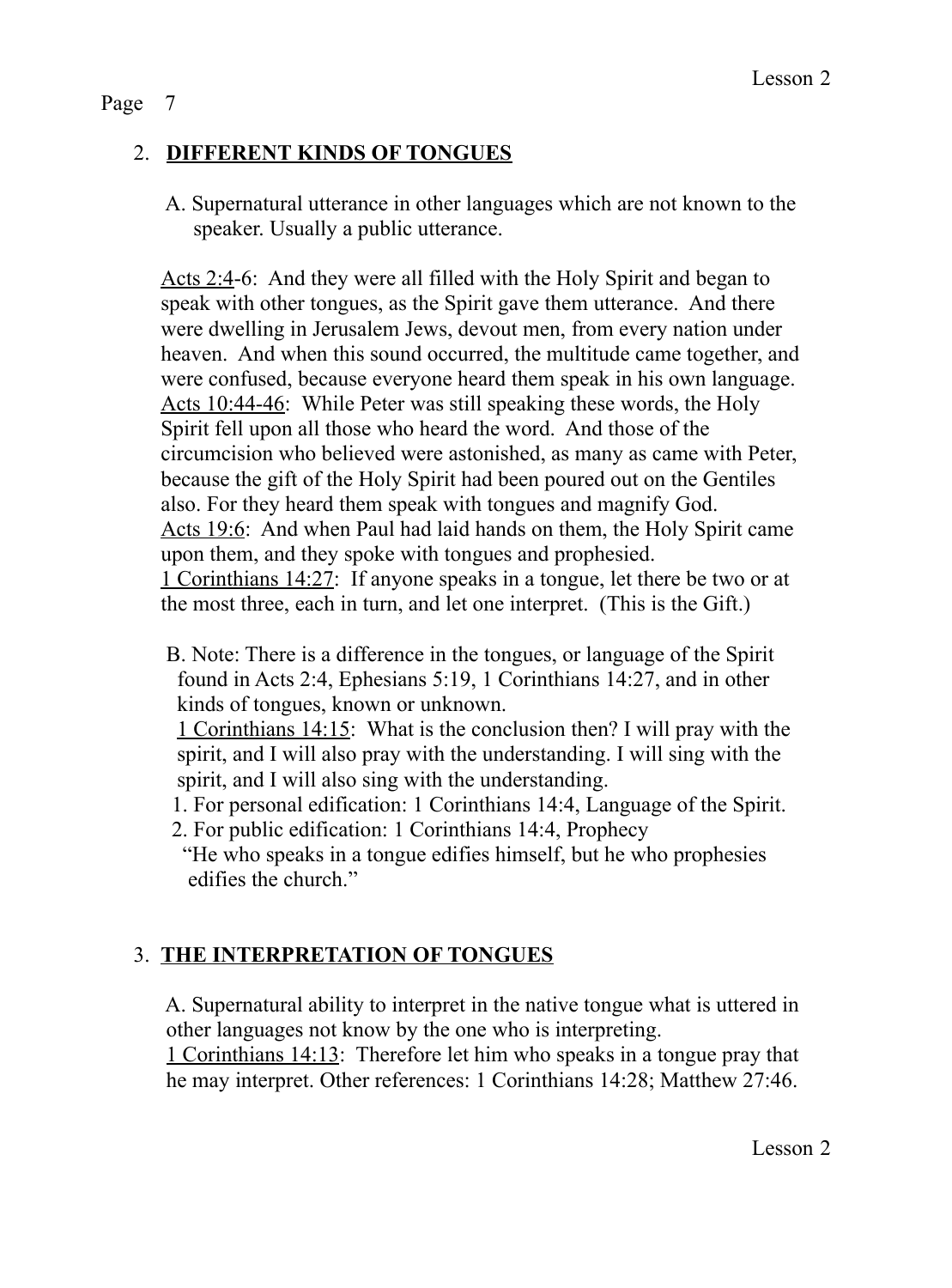- B. Requires that the gift of Discernment be working.
- C. Note: In a church where Prophetic teaching and worship is evident, there may be less need for 2 and 3, with some exceptions.

## **VOCAL GIFTS**

 1. **PUBLIC SPEAKING**, or allowing the Holy Spirit to speak through you. Matthew 10:19,20: But when they deliver you up, do not worry about how or what you should speak. For it will be given to you in that hour what you should speak; for it is not you who speak, but the Spirit of your Father who speaks in you.

 Matthew 12:18: Behold! My Servant whom I have chosen, My Beloved in whom My soul is well pleased! I will put My Spirit upon Him, and He will declare justice to the Gentiles.

 Luke 4:18-19: The Spirit of the Lord is upon Me, Because He has anointed Me to preach the gospel to the poor; He has sent Me to heal the brokenhearted, to proclaim liberty to the captives and recovery of sight to the blind, to set at liberty those who are oppressed; to proclaim the acceptable year of the Lord.

 A. Preparation: be teachable. You can speak out of your own spirit or out of God's Spirit.

1 Timothy 4:12-16: Let no one despise your youth, but be an example to the believers in word, in conduct, in love, in spirit, in faith, in purity. Till I come, give attention to reading, to exhortation, to doctrine. Do not neglect the gift that is in you, which was given to you by prophecy with the laying on of the hands of the eldership. Meditate on these things; give yourself entirely to them, that your progress may be evident to all. Take heed to yourself and to the doctrine. Continue in them, for in doing this you will save both yourself and those who hear you.

#### B. Obedience

- 2 Timothy 4:2: Preach the word! Be ready (instant) in season and out of season. (Out of season is when there is no fruit, Spiritual Winter.) Convince, rebuke, exhort, with all long-suffering and teaching.
- C. Be Natural. Remember, it is Jesus we want people to see, not us.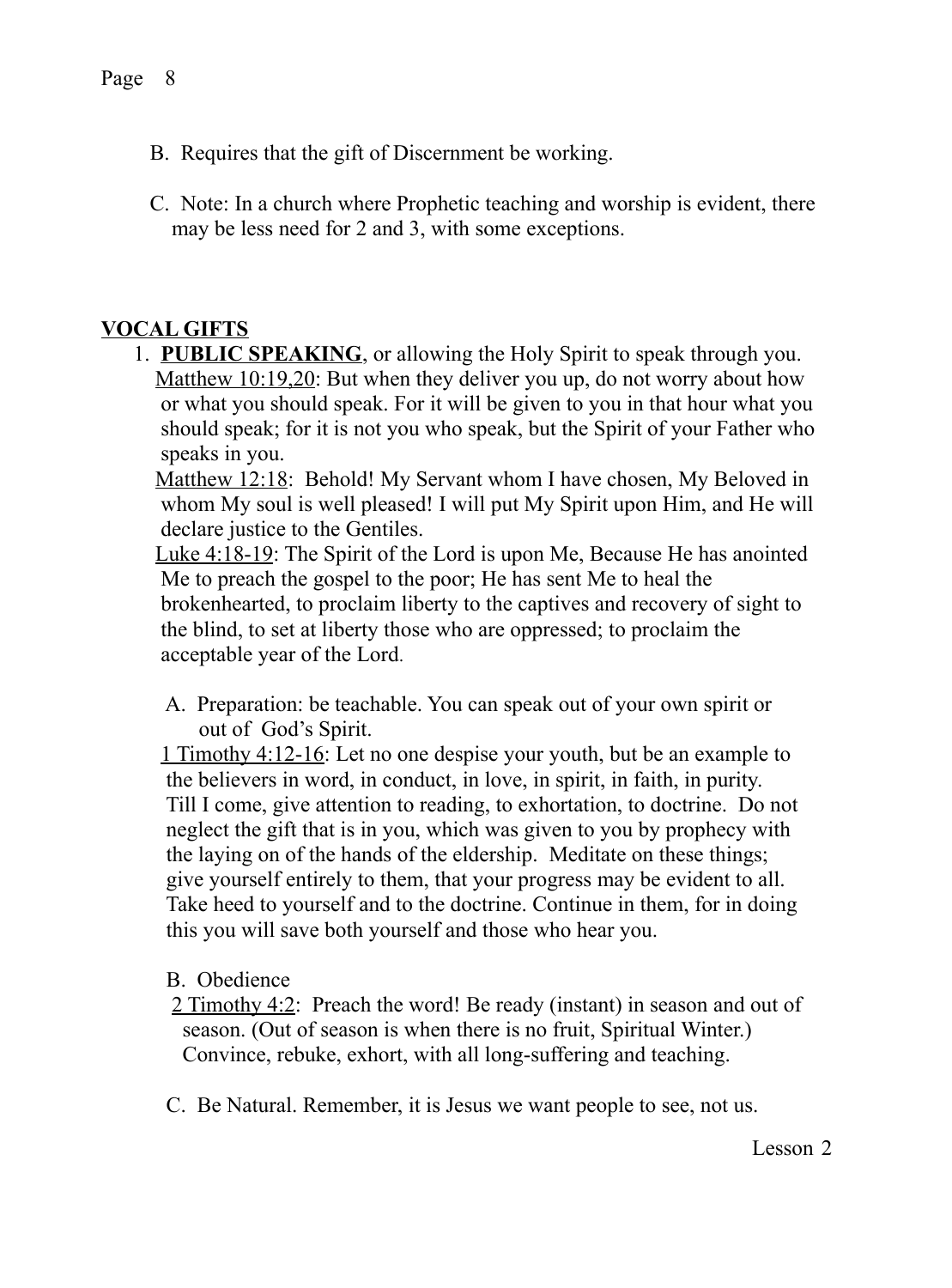- D. "Public" may not always mean in a meeting, but out in the pubic.
- E. 1 Corinthians 12: Gifts of the Spirit 1 Corinthians 13: Vehicle of Love. 1 Corinthians 14: Government of Gifts.

#### 2. **TEACHING AND SHARING THE LORD**

- A. Do not take scriptures out of context.
- B. Keep Jesus in the center, not yourself.
- C. Give a Life-Giving, Clear sound.

 1 Corinthians 14:7-9: Even things without life, whether flute or harp, when they make a sound, unless they make a distinction in the sounds, how will it be known what is piped or played? For if the trumpet makes an uncertain sound, who will prepare himself for battle? So likewise you, unless you utter by the tongue words easy to understand, how will it be known what is spoken? For you will be speaking into the air.

- D. Minister Life not Death. The law (letter) kills, but the Spirit gives life. Proverbs 18:21: Death and life are in the power of the tongue. 2 Corinthians 3:6: For the letter kills, but the Spirit gives life.
- E. Share in an attitude of wanting the listener to gain, not to illuminate your personal revelation. Check your motives.
- F. Share what you know, not what you do not know. Exception: Gifts.
- G. Share how to live by the scriptures which are a reality in your life.
- H. Gain the confidence (attention) of the listener by the quality of what you have, not the quantity.
- I. Be honest about what you do not know.
- J. When preparing a lesson, do not normally use a lot of controversial scriptures. Cut back you list; many scriptures will lose the listener.
- K. Be sensitive to the needs of the listener.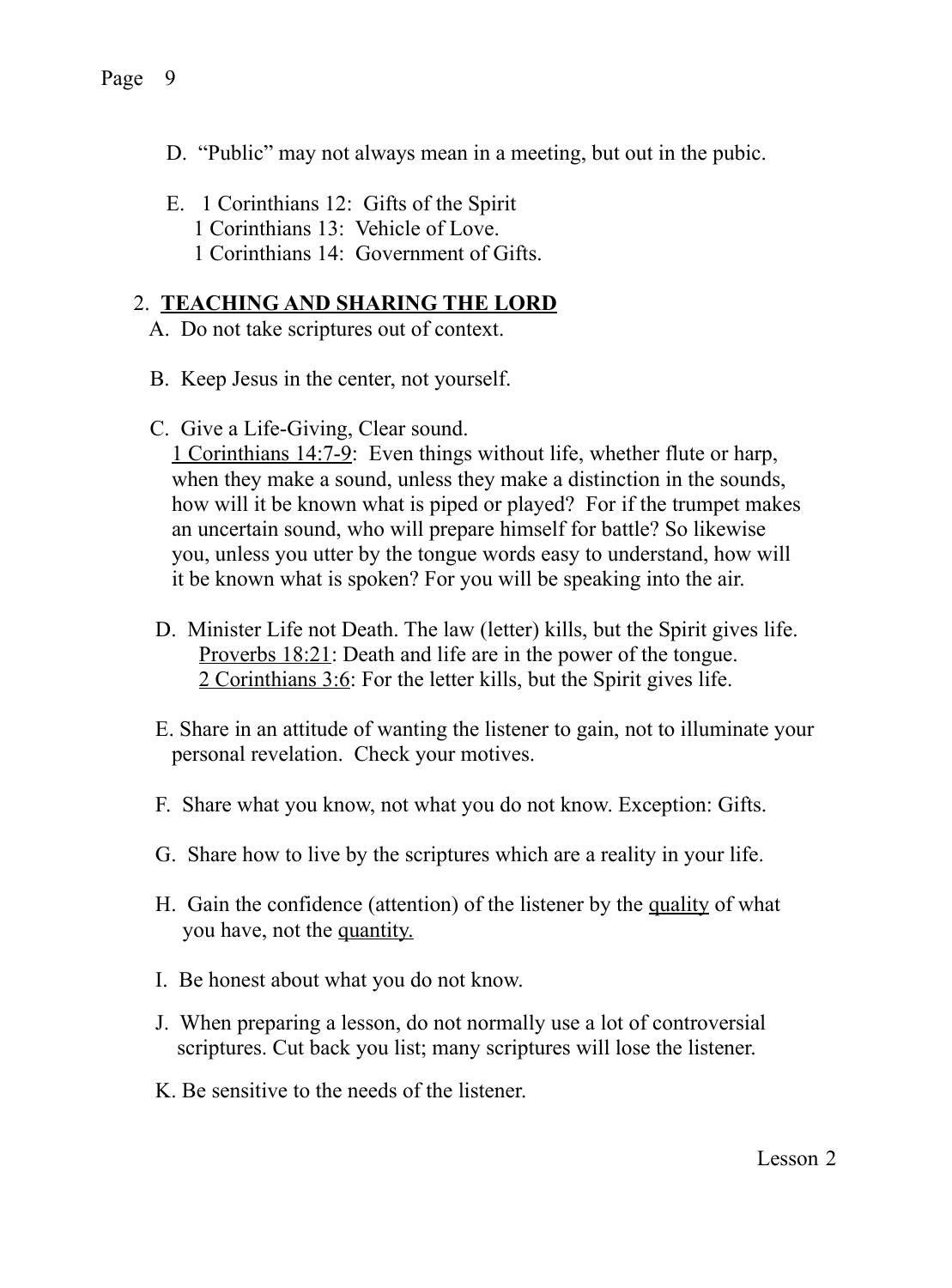- L. Be sensitive to the reaction of the listener.
- M. Bring the listener to unity on common ground.
- N. The main motive should be to allow unity to come forth in relationship, not to stress a doctrinal point beyond receptivity. Remember, your purpose is to build up, to edify, and to encourage.
- O. Keep sharing down to the level that can be comprehended. Do not share over the head of the listener.
- P. Do not just read what you have.
- Q. Be willing to change the lesson downstream, move with the Holy Spirit.
- R. Be willing to take a back seat as the Holy Spirit moves.
- S. Give the Holy Spirit time to work.
- T. Try to stay on the general subject matter.
- U. Relate to the needs of the people. However, you want to minister out of the anointing and not out of the need.
- V. When studying for a lesson, look up key words in verses for richer illumination on the idea being presented.
- W. When quoting Greek words and meanings, know for sure you are covered by a double witness:
	- 1. The context and spirit of the verse.
	- 2. Personally come into eye contact with the word in your concordance. Never use Greek words in public which you have only heard but not looked up for yourself.
- X. Impart the Jesus in you to the listener. Reproduce yourself, that is, the Jesus in you, to others. Class 3 deals more with Impartation.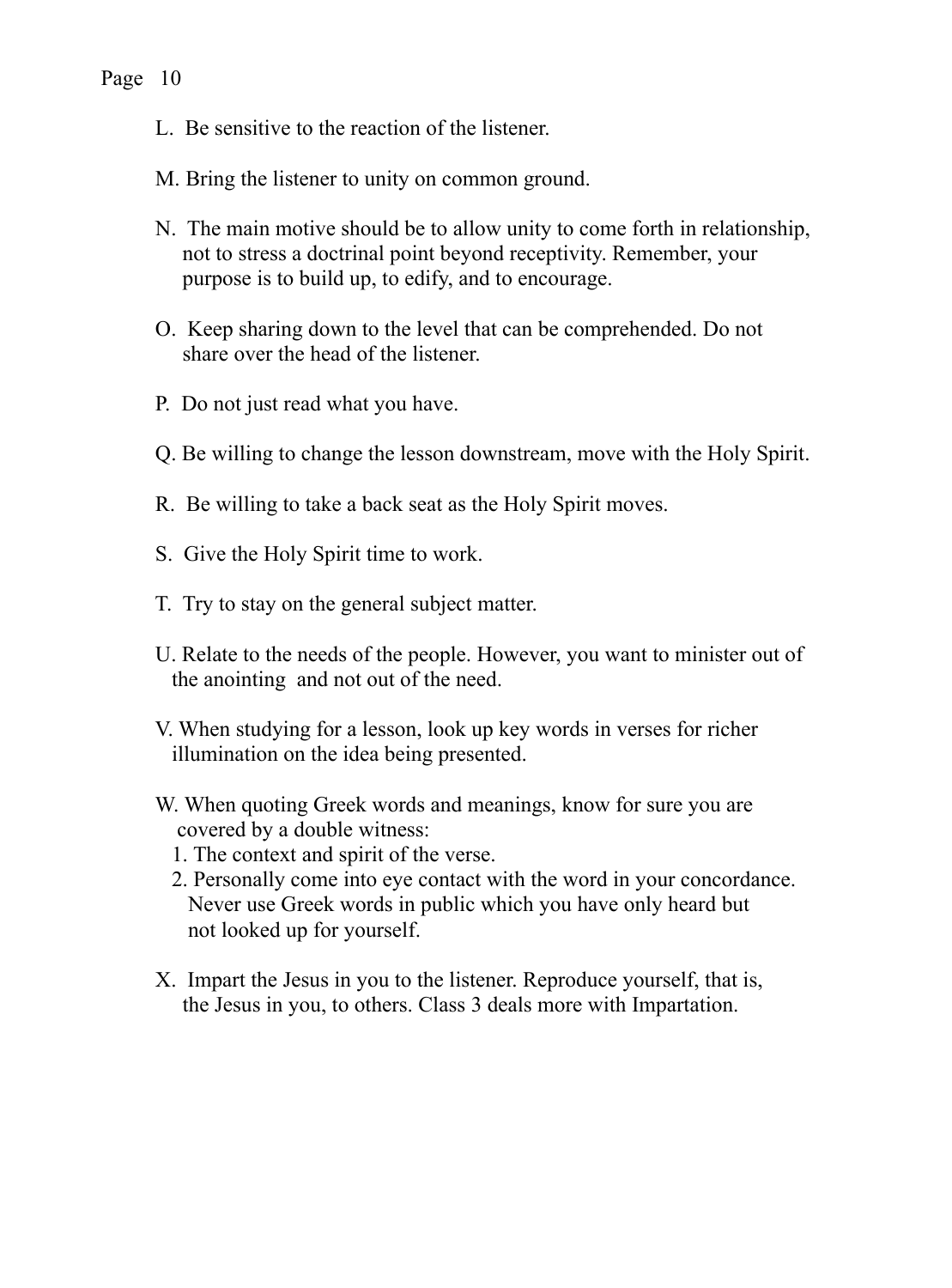## **CLASS 3: GIFTS OF THE HOLY SPIRIT**

 1 Corinthians 12:8-10: For to one is given the word of wisdom through the Spirit, to another the word of knowledge through the same Spirit, to another faith by the same Spirit, to another gifts of healings by the same Spirit, to another the working of miracles, to another prophecy, to another discerning of spirits, to another different kinds of tongues, to another the interpretation of tongues.

#### PART III **GIFTS OF POWER - WORKING GIFTS**

 John 14:12,13: Most assuredly, I say to you, he who believes in Me, the works that I do he will do also; and greater works than these he will do, because I go to My Father. And whatever you ask in My name, that I will do.

#### 1. **FAITH**

 A. Supernatural ability to believe God without human doubt, unbelief, and reasoning. This is not the same faith you used for salvation.

Acts 6:8: And Stephen, full of faith and power, did great wonders and signs among the people.

Acts 11:24: For he was a good man, full of the Holy Spirit and of faith. And a great many people were added to the Lord.

 Hebrews 11:1: Now faith is the substance of things hoped for, the evidence of things not seen.

 Hebrews 12:2: Looking unto Jesus, the author and finisher of our faith, Galatians 2:20: I have been crucified with Christ; it is no longer I who live, but Christ lives in me; and the life which I now live in the flesh I live by faith in the Son of God, who loved me and gave Himself for me.

Don't put your faith in your faith, but put your faith in His faith. Example: Gift of faith in praying for legs to grow.

B. Supernatural ability to speak or minister faith to others.

## 2. **HEALING**

 A. Supernatural power to heal or be used to minister healing in different kinds of sickness without human aid or medicine. (Can be a progressive healing)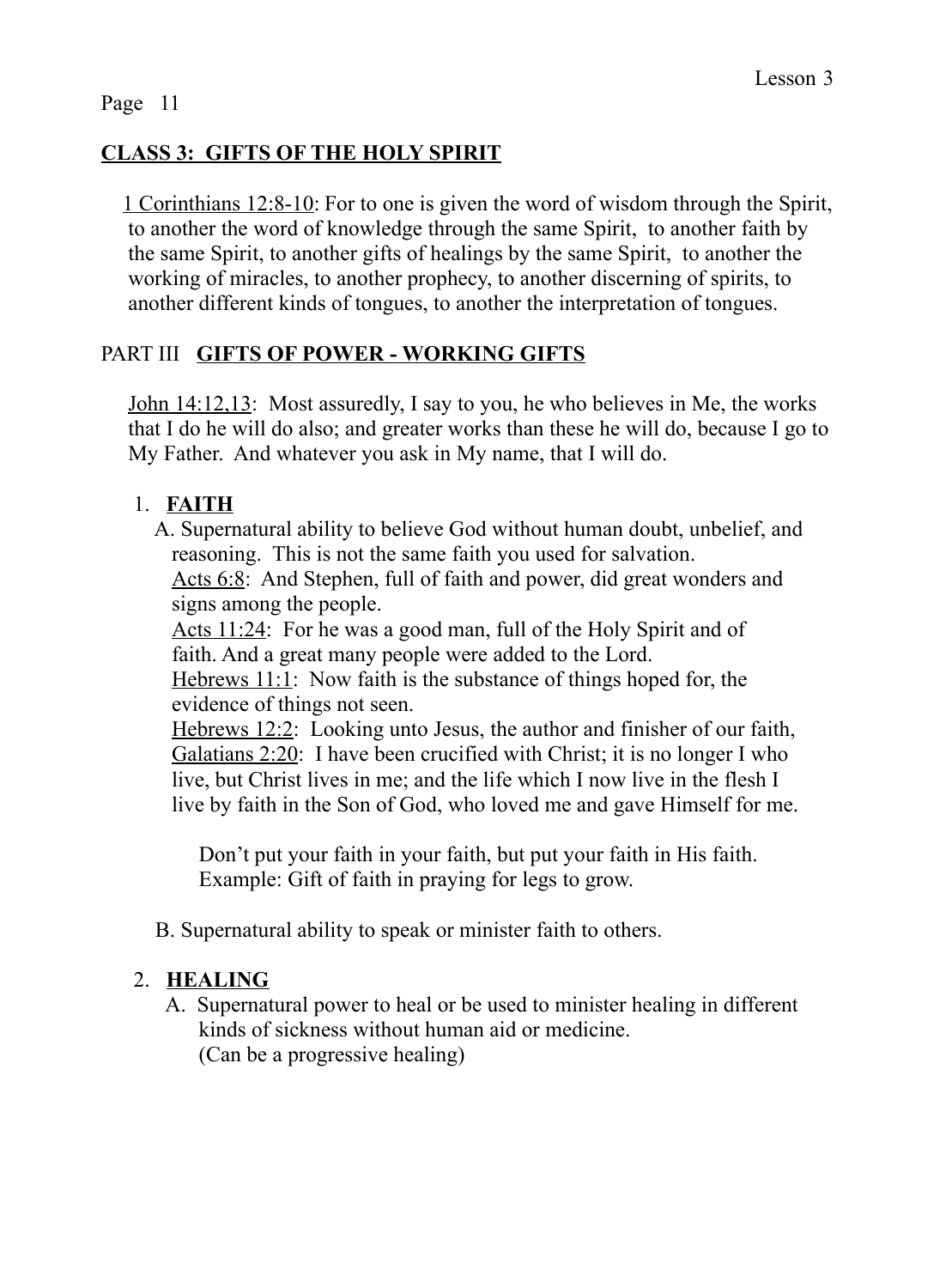B. Mark 16:17,18: And these signs will follow those who believe: In My name they will cast out demons; they will speak with new tongues; they will take up serpents; and if they drink anything deadly, it will by no means hurt them; they will lay hands on the sick, and they will recover.

Matthew 4:23: And Jesus went about all Galilee, teaching in their synagogues, preaching the gospel of the kingdom, and healing all kinds of sickness and all kinds of disease among the people.

Acts 5:16: Also a multitude gathered from the surrounding cities to Jerusalem, bringing sick people and those who were tormented by unclean spirits, and they were all healed.

- C. The reason some people do not get healed is the same reason some do not get delivered. There are barriers which hinder complete healing. (1 and 2 Edited on notes)
	- 1. Timing :The Holy Spirit may prevent you from praying; God's timing. "The Lord knows what is in a man's spirit." Proverbs 16:21.
	- 2. No true repentance, Unyielded vessel, or wrong motives. Maverick spirit. I Corinthians 11:29,30: For he who eats and drinks In an unworthy manner eats and drinks judgment to himself, not discerning the Lord's body. For this reason many are weak and sick among you, and many sleep (die).
	- 3. Unbelief, Which is also manifest in fear of man.
	- 4. Doubt, Anxiety, Worry,
	- 5. Bitterness,
	- 6. Forgiveness (forgive yourself).
	- 7. Envy, (which is inverted pride) Malice (wishing pain or injury or distress to another) Resentment. "A sound heart is life to the body, but envy is rottenness to the bones." Proverbs 14:30, James 3:16.

 Note: There is a comprehensive list in School of the Bible Level 1, Page 48, and Level 4, Page 40.

Lesson 3

Page 13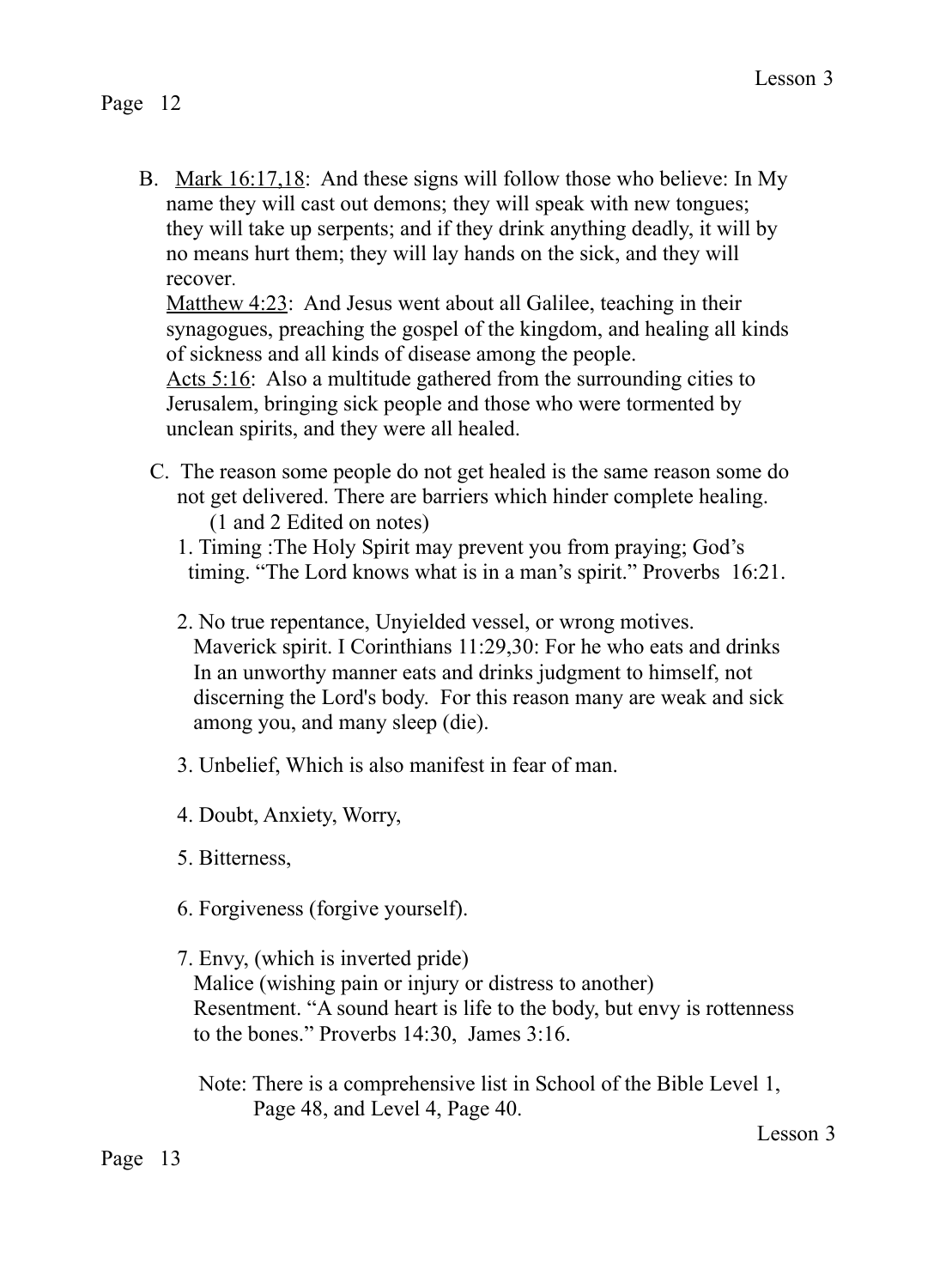## 3. **WORKING OF MIRACLES**

- A. Supernatural power to intervene in the ordinary course of nature and to counteract natural laws.
- B. A miracle would be classified as an instantaneous change; a healing may be gradual.
	- 1. Salvation is an instantaneous transformation.
	- 2. Deliverance from evil spirit.
	- 3. Cancers disappear
	- 4. The lame get up and walk, legs grow.
- C. Miracles Greek word "Dunamis" means power.

 Acts 1:8: "But you shall receive power when the Holy Spirit has come upon you; and you shall be witnesses to Me in Jerusalem, and in all Judea and Samaria, and to the end of the earth."

 Acts 3:6-8: Then Peter said, "Silver and gold I do not have, but what I do have I give you: In the name of Jesus Christ of Nazareth, rise up and walk." And he took him by the right hand and lifted him up, and immediately his feet and ankle bones received strength. So he, leaping up, stood and walked and entered the temple with them; walking, leaping, and praising God.

Acts 8:5-8: Then Philip went down to the city of Samaria and preached Christ to them. And the multitudes with one accord heeded the things spoken by Philip, hearing and seeing the miracles which he did. For unclean spirits, crying with a loud voice, came out of many who were possessed; and many who were paralyzed and lame were healed. John 2:1-11: Water turned into wine.

Luke 8:22-25: Jesus speaks calm to the stormy sea.

## 4. **IMPARTATION**

- A. Note: The gifts must flow through the vehicle of Love. I Corinthians 12:29-31: Are all apostles? Are all prophets? Are all teachers? Are all workers of miracles? Do all have gifts of healings? Do all speak with tongues? Do all interpret? But earnestly desire the best gifts. And yet I show you a more excellent way. Chapter 13: Love; that is, moving on the way or highway of Love.
- B. There is an impartation of what you have to others. There is Holy Spirit impartation, and there can be impartation for that which is not holy.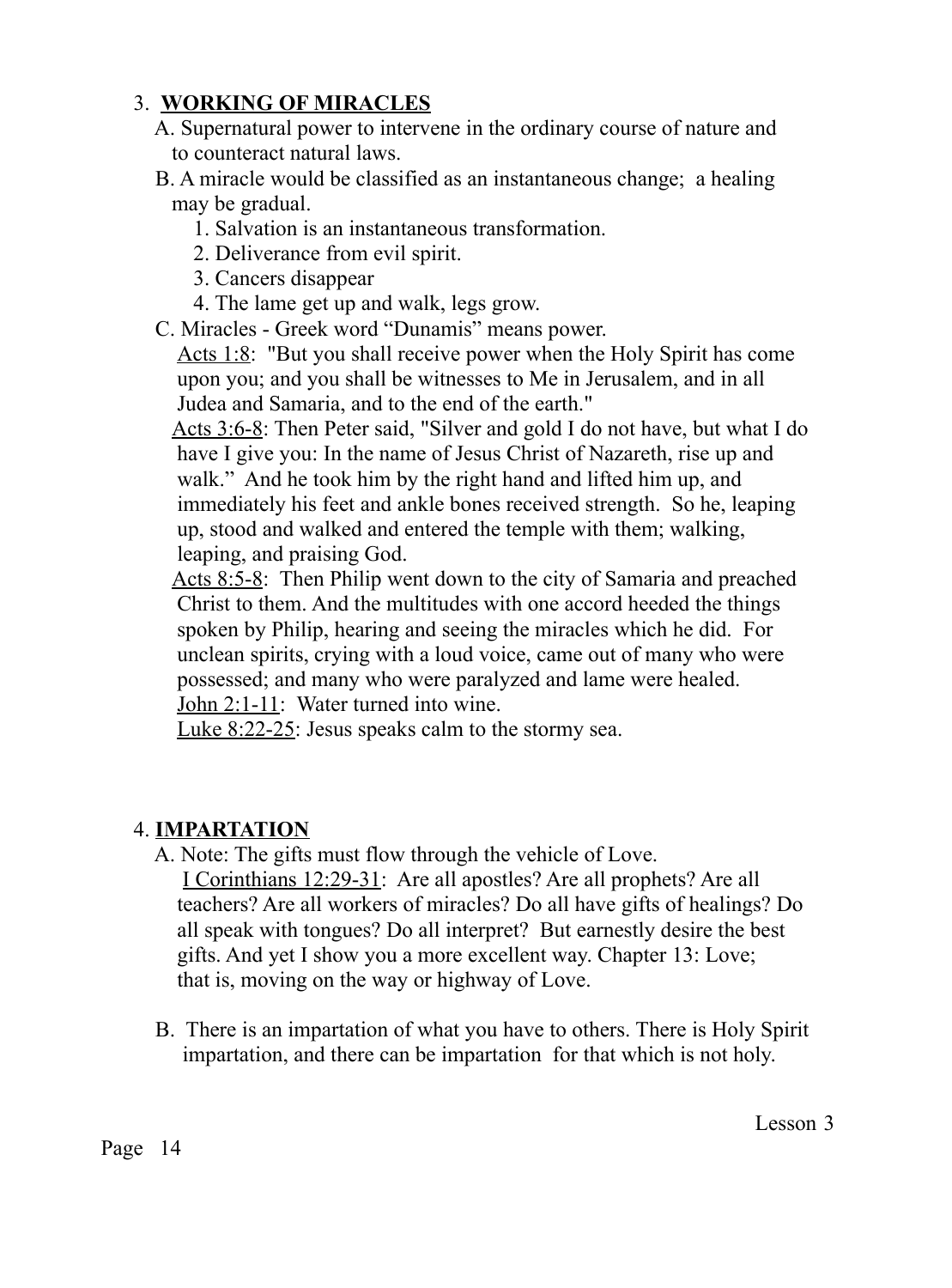C. When the woman touched Jesus' garment, virtue or life went from Him to her, and she was healed. The word virtue, or power, is "Dunamis." Mark 5:30: "And Jesus, immediately knowing in Himself that power (or virtue) had gone out of Him, turned around in the crowd and said, "Who touched My clothes?"

 Luke 6:19: "And the whole multitude sought to touch Him, for power (or virtue) went out from Him and healed them all."

 Acts 19:12: So that even handkerchiefs or aprons were brought from his (Paul's) body to the sick, and the diseases left them and the evil spirits went out of them.

 Acts 5:15: "So that they brought the sick out into the streets and laid them on beds and couches, that at least the shadow of Peter passing by might fall on some of them."

 D. People in witchcraft and Satan worship have power to perform miracles. The scripture says: "Lay hands on no man suddenly." 1 Timothy 5:22. This is speaking primarily about putting someone in leadership too soon. However, the application is clear about being wise on whom you put your hands.

#### PART IV **GIFTS OF THE HOLY SPIRIT**

 1. Who may receive the Gifts of the Spirit? Every believer. 1 Corinthians 1:7: So that you come short in no gift, eagerly waiting for the revelation of our Lord Jesus Christ.

 1 Corinthians 14:1: Pursue love, and desire spiritual gifts, but especially that you may prophesy. Other references: Romans 12:3-8, Mark 16:17-20

 2. Can one person have all the Gifts? Yes. Ephesians 3:19: To know the love of Christ which passes knowledge; that you may be filled with all the fullness of God.

Mark 9:23: Jesus said to him, "If you can believe, all things are Possible to him who believes."

 3. Should a believer be afraid of getting an evil spirit when asking for the gifts? No, only if he is not a Christian or is in rebellion under witchcraft.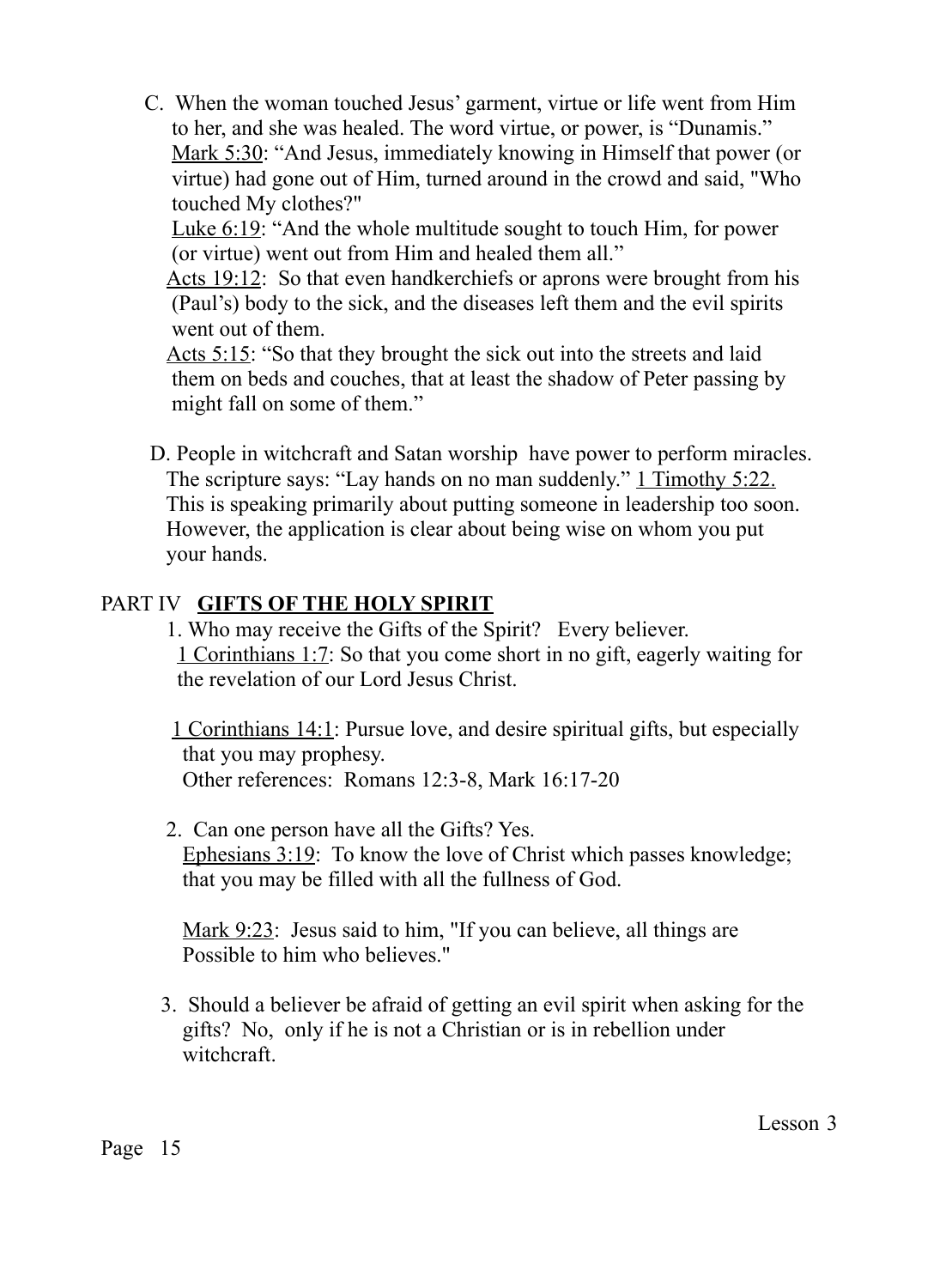Luke 11:11-13: Jesus is speaking: "If a son asks for bread from any father among you, will he give him a stone? Or if he asks for a fish, will he give him a serpent instead of a fish? Or if he asks for an egg, will he offer him a scorpion? If you then, being evil, know how to give good gifts to your children, how much more will your heavenly Father give the Holy Spirit to those who ask Him!"

4. A. Are the Gifts permanent? Yes.

Romans 11:29: For the gifts and the calling of God are irrevocable.

 B. Can someone operate in a gifting who is living in sin or bad habits? Yes.

 Note: There is a difference between an anointed ministry and an anointed life.

 5. Can the Gifts of the Holy Spirit be exercised at will? Yes and No. Yes. When you are praying in the Spirit: I Corinthians 14:15 No. When you are moving in the nine gifts of the Spirit:

I Corinthians 12:6

- 6. When should the Gifts be used? When the Holy Spirit prompts: I Corinthians 12:6
- 7. Where should the Gifts be used? Where the Holy Spirit prompts. Any place and any time the Holy Spirit chooses.
- 8. Can the Gifts of the Spirit be neglected? Yes. 1 Timothy 4:14: Do not neglect the gift that is in you, which was given to you by prophecy with the laying on of the hands of the eldership.
- 9. How to Receive the Gifts of the Spirit. One must believe, desire, and expect, so then ask and receive. Since these are Gifts of the Holy Spirit then one should desire to be baptized in the Holy Spirit. Matthew 7:7-11: "Ask, and it will be given to you; seek, and you will

 find; knock, and it will be opened to you. For everyone who asks receives, and he who seeks finds, and to him who knocks it will be opened. Or what man is there among you who, if his son asks for bread, will give him a stone? Or if he asks for a fish, will he give him a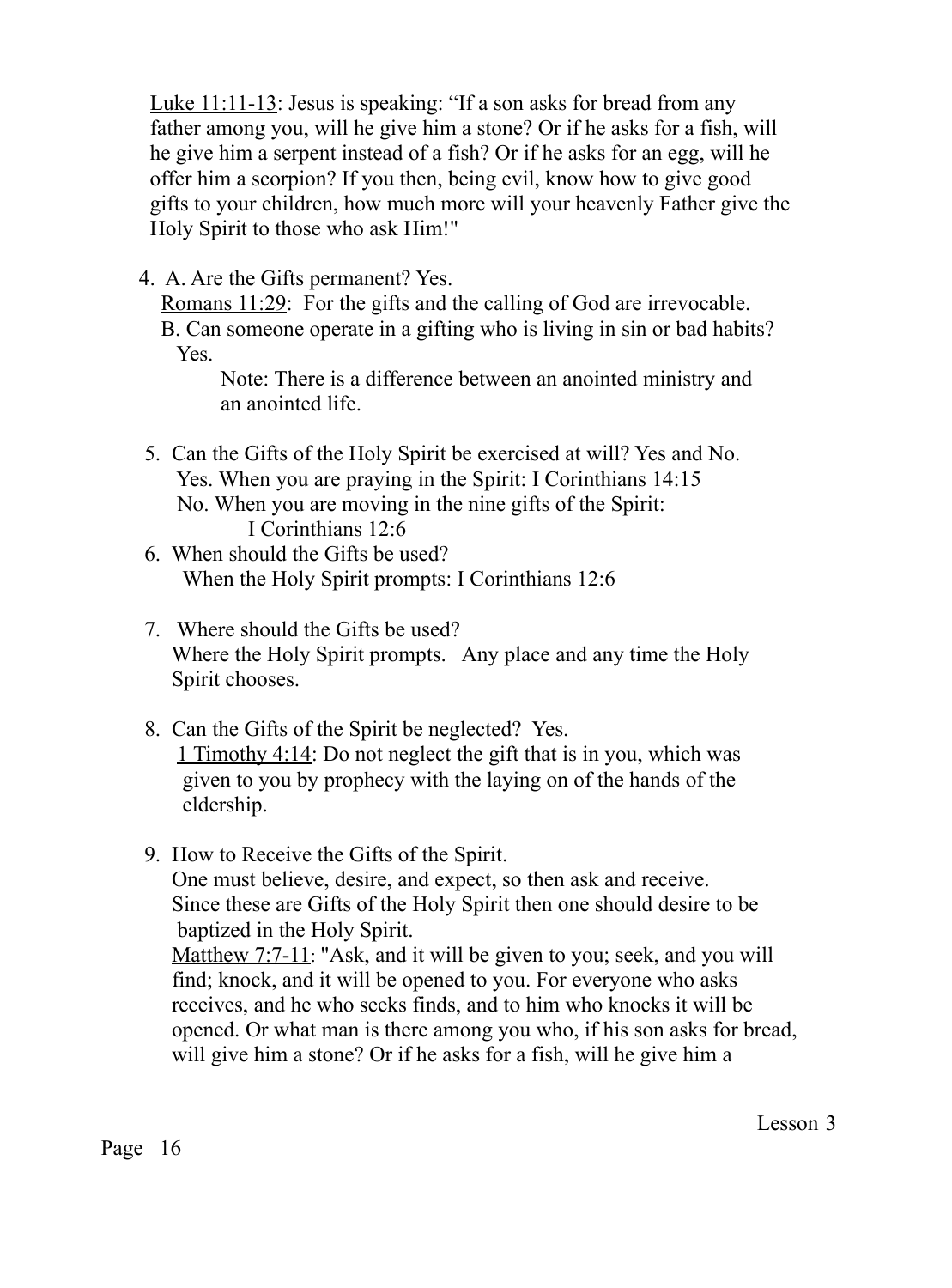serpent? If you then, being evil, know how to give good gifts to your children, how much more will your Father who is in heaven give good things to those who ask Him!"

10. Do we need the Gifts of the Holy Spirit Today? Yes

Acts 1:8: "But you shall receive power when the Holy Spirit has come upon you; and you shall be witnesses to Me in Jerusalem, and in all Judea and Samaria, and to the end of the earth."

 1 Corinthians 1:7: So that you come short in no gift, eagerly waiting for the revelation of our Lord Jesus Christ,

 Matthew 24:14: And this gospel of the kingdom will be preached in all the world as a witness to all the nations, and then the end will come.

#### 11. Were the gifts of the Spirit manifested in the Old Testament days? Yes. Remember the Gifts are supernatural abilities.

- 1. Genesis 41:25-38: Joseph's wisdom, discernment, interprets dreams.
- 2. Exodus 28:3: Wisdom and knowledge, the Lord spoke to Moses.
- 3. Exodus 31:1-3: Bezaleel's wisdom, understanding and knowledge.
- 4. Numbers 11:17: Moses, his supernatural ability.
- 5. Numbers 27:18: Joshua, his supernatural ability.
- 6. Deuteronomy 34:9: Joshua's wisdom.
- 7. Judges 6:34: Spirit upon Gideon.
- 8. Judges 14:6: Spirit upon Samson.
- 9. 1 Kings 3:12: Solomon's understanding and wisdom.
- 10. 1 Kings 17:1,2: Elijah, prophecy.
- 11. 1 Kings 14:1-6: Word of knowledge.
- 12. 2 Kings 2:9: Elisha, Spirit of God.
- 13. 2 Kings 4:32-37: Elisha's miracles, boy raised from the dead.
- 14. Psalm 51:10,11: David, Holy Spirit.
- 15. Ezekiel 2:2: Spirit entered into Ezekiel and spoke to him.
- 16. Ezekiel 11:4: Ezekiel's prophecy.
- 17. Daniel 4:8,9: Daniel interprets dreams.
- 18. Micah 3:8: Micah and the power of God.
- 19. Seven Spirits of God: Isaiah 11:2-3, Revelation 1:3. We see everything except the gift of tongues and there is a reference to that in Isaiah 28:9-12

Seven Steps to moving in the Gifts of the Spirit on page 21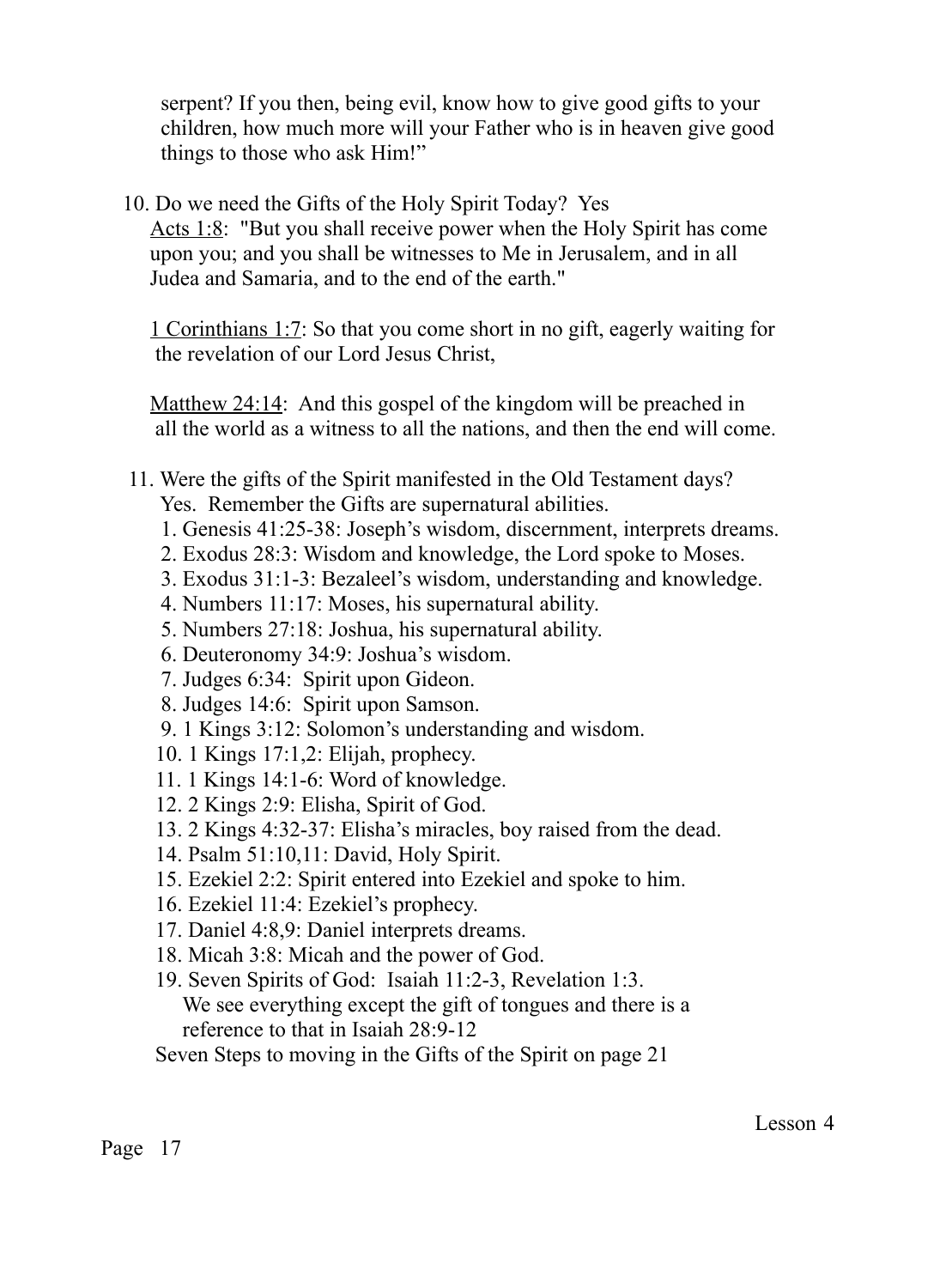## **CLASS 4: MOTIVATIONAL GIFTS**

 Romans 1:11: "For I long to see you, that I may impart to you some spiritual gift (Charisma), so that you may be established."

 Romans 12:1-9: "I beseech you therefore, brethren, by the mercies of God, that you present your bodies a living sacrifice, holy, acceptable to God, which is your reasonable service. And do not be conformed to this world, but be transformed by the renewing of your mind, that you may prove what is that good and acceptable and perfect will of God. For I say, through the grace given to me, to everyone who is among you, not to think of himself more highly than he ought to think, but to think soberly, as God has dealt to each one a measure of faith. For as we have many members in one body, but all the members do not have the same function, so we, being many, are one body in Christ, and individually members of one another. Having then gifts differing according to the grace that is given to us, let us use them: if **Prophecy**, let us prophesy in proportion to our faith; or **Ministry**, let us use it in our ministering; he who **Teaches**, in teaching; he who **Exhorts**, in exhortation; he who **Gives**, with liberality; he who **Leads or Rules**, with diligence; he who shows **Mercy**, with cheerfulness. Let love be without hypocrisy"

 As we go through these seven motivational gifts, you should evaluate which applies to you. Everyone generally has some already working.

- 1. **PROPHECY**: Let us prophesy according to the proportion of faith. Covers both the office and the Gift.
	- A. A supernatural speaking forth of the mind and counsel of God.
	- B. The one who has vision, illumination, or revelation on a matter.
	- C. One who is able to express and verbalize the heart and thoughts of God.

## D. **Things to be aware of for the person used in Prophecy**.

- 1. Do not jump to conclusions about actions or motives.
- 2. Often can lack tactfulness in expressing opinions or principles.
- 3. Tends to be judgmental to offenders rather than restoring.
- 4. Very condemning of self when they do not measure up.
- 5. Sometimes can have a word ahead of time and must wait on the Lord.

#### 2. **MINISTERING, OR THE SERVANT**: Let us wait on our ministering.

We are all called to have a servant's heart.

A. One who sees practical needs and desires to meet them.

Lesson 4

Page 18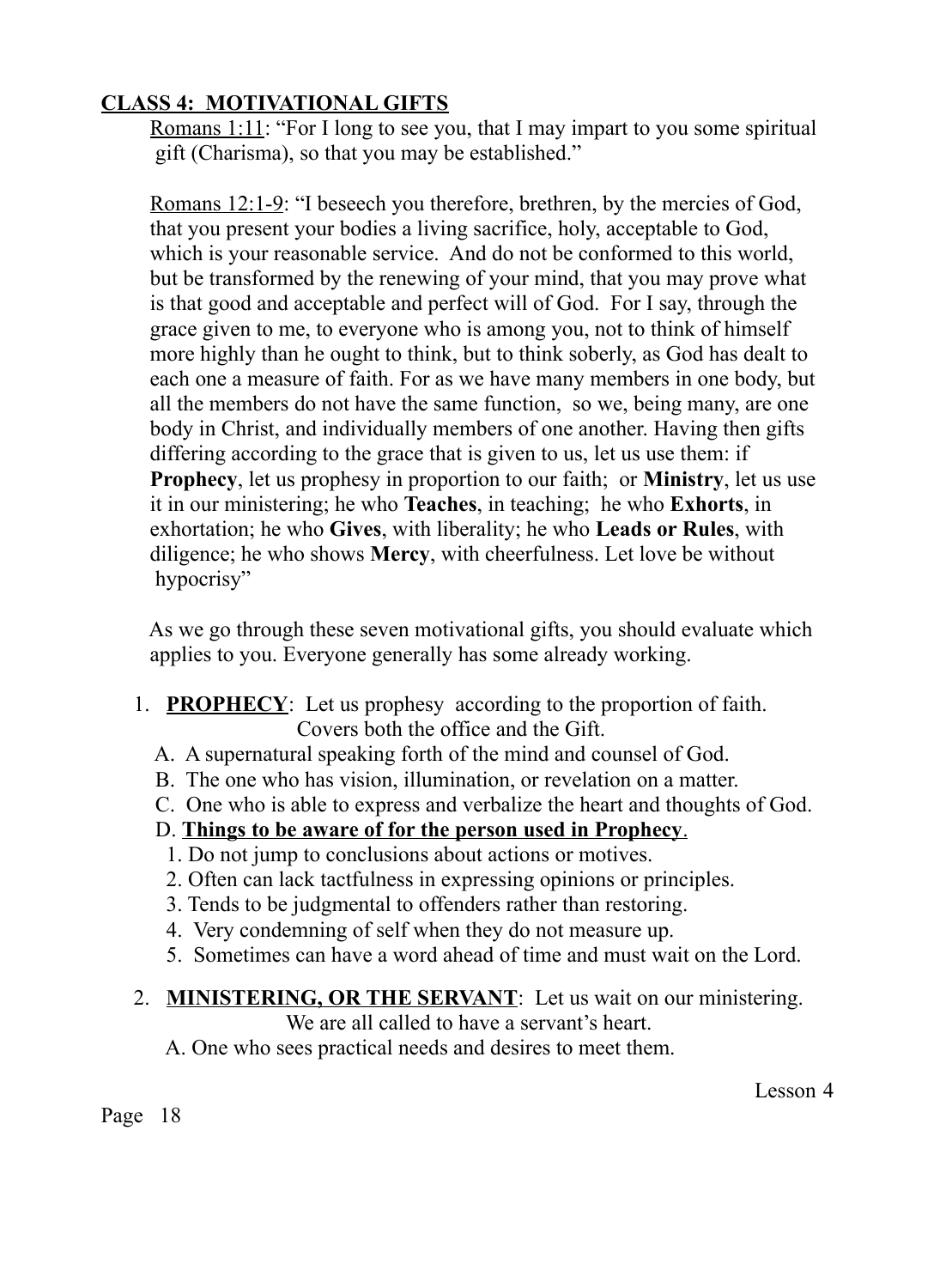- B. Joy in serving when it frees others to do more.
- C. One who is willing to serve others, even sacrificially.

## D. **Things to be aware of for those with a servant's heart.**

- 1. May accept too many jobs at one time.
- 2. Tendency to be pushy and sidetrack proper authority to get the job done.
- 3. Easily hurt by those they serve because of lack of recognition or misunderstanding.
- 4. Intolerant of others who do not have the same gift.
- 3. **THE TEACHER:** Let him wait on teaching. The one who hears with a mind to build. The main motive of teaching should be to build up, to encourage, and to edify.
	- A. Tests all truths according to the Word of God.
	- B. Desires to present the truth in a systematic way.
	- C. Delights in research and study. He/she enjoys the preparation time.
	- D. Exercises diligence and endurance.
	- E. Is fulfilled when others respond whether positively or negatively. To know they are listening and receiving.
	- F. **Things to be aware of for a teacher**.
		- 1. Danger of pride, which is true for anyone being used by God.
		- 2. Can depend on human reason rather than the Holy Spirit.
		- 3. Emphasis on interpretation may lack practical application.
		- 4. Tends to bore people with details and excessive data, such as too many scriptures or overkill to make a point.
		- 5. Can be lifeless and unexpressive. Lack of anointing.
		- 6. Can become depressed when the teaching does not come out the way they think it should. A teacher is his/her worst critic.
- 4. **THE EXHORTER**: Let him wait on exhortation. The one who speaks with a mind to encourage, "The Barnabas Ministry".
	- A. Has a great desire to win the lost to Jesus.
	- B. Urges people to their full potential.
	- C. Has the ability to discern where a person is in his/her spiritual walk and is able to encourage them on that level.
	- D. Strives to see harmony. Will do anything to have unity.
	- E. Has the ability to welcome tribulation as a chief motivation of spiritual growth.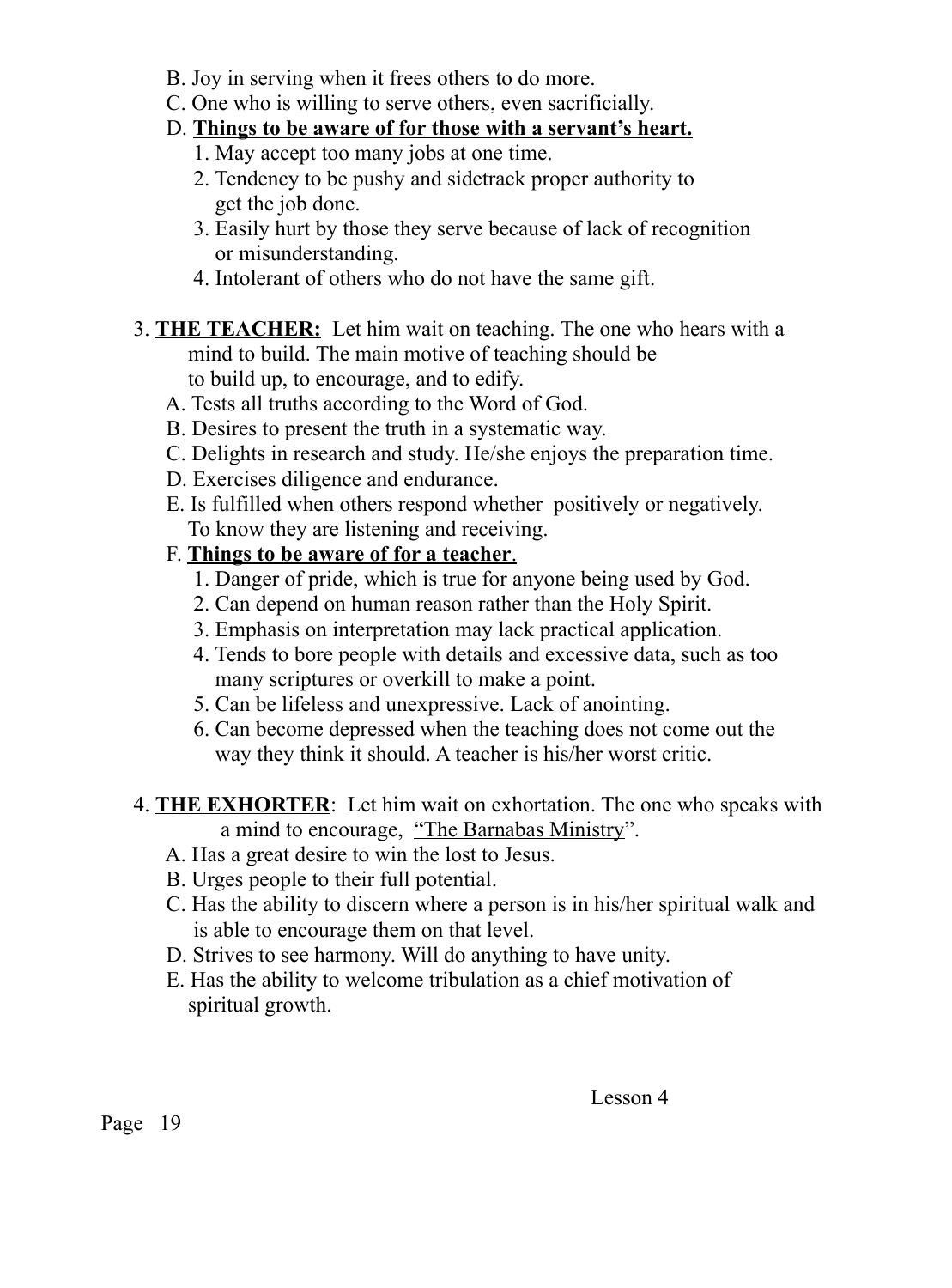#### F. **Things to be aware of for exhorters**.

- 1. Can be bossy or over-ride person's own will.
- 2. Takes family time to counsel others.
- 3. Takes things personally and may be hurt when not received.
- 4. Can become the object of people's reliance, rather than God.
- 5. **THE GIVER**: Let him do it with simplicity.

The one who keeps things flowing.

- A. Has the ability to earn money in order to give.
- B. Desires to give quietly without public notice.
- C. Is motivated to give as the Lord leads.
- D. Has the ability to see needs which others tend to overlook.
- E. Desires to give as a motivation for others to be givers.

## F. **Things to be aware of for the givers**.

- 1. May be very sparing with their own family.
- 2. May be judgmental toward those who misuse funds rather than advise them with wisdom.
- 3. May want to control people or ministries through their gifts.
- 4. Can become more involved with the gift giving than the Giver of Life.
- 5. May try to give a gift rather than give themselves.
- 6. **THE LEADER OR RULER:** He that rules with diligence.

The one who takes charge.

- A. Has the ability to visualize the final results. He can envision a project and move to bring it to reality.
- B. Removes himself from distracting details in order to focus on the ultimate goal.
- C. Is able to endure criticism from within and without to reach goals.
- D. Has the ability to know what he should delegate to others.
- E. Is able to inspire and encourage workers by cheerfulness, approval, praise, and challenge.
- F. Has the ability to move authoritatively.

## G. **Things to be aware of for a ruler.**

- 1. May appear to be callous and cold because of his/her seemingly lack of responsiveness to those in distress. (Example: when they know the distress is part of God's design to bring about change.) Example: Jesus waited to go to Lazarus' aid.
- 2. May view people as human resources rather than human beings.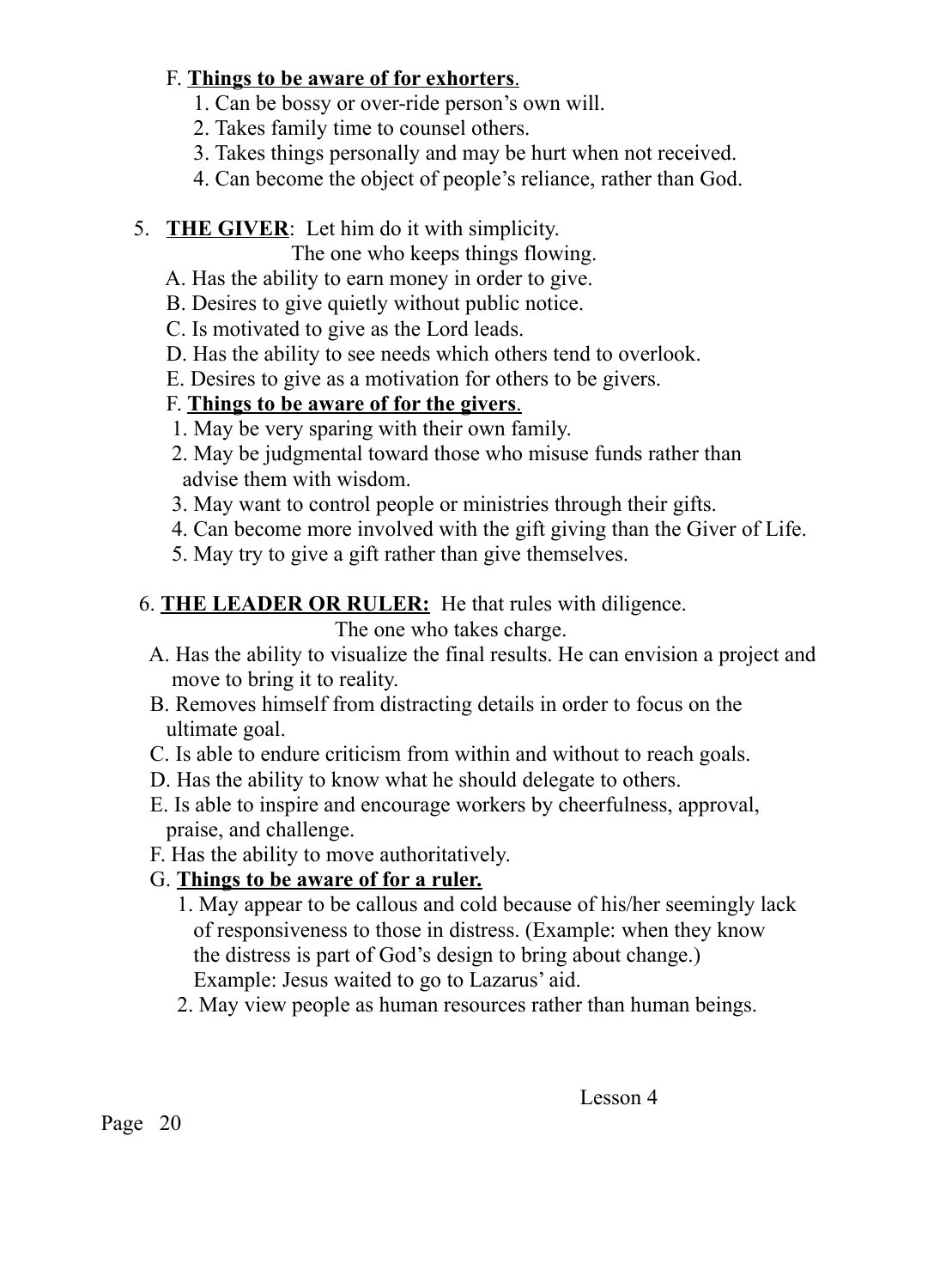- 3. May take charge of projects which are not their responsibility or are not God's direction for them. A good idea but not God. Religious pressure and condemnation, but not leading of Holy Spirit.
- 4. May delegate too much work to others.
- 5. May fail to give proper explanation or instruction.
- 6. May become unteachable, could have an independent spirit.
- 7. May become demanding or dictatorial.
- 7. **MERCY**: He that shows mercy, with cheerfulness.

The one who gets involved emotionally.

- A. Has the ability to genuinely love others.
- B. Has the ability to develop friendships, loyalties, and commitments to others.
- C. Is often attracted to those with mental or emotional distresses.
- D. Desires to remove the hurt of others.
- E. The one who is always for the underdog.
- F. One who is compassionate to others.

## G**. Things to be aware of for the people of mercy.**

- 1. May fail to be firm.
- 2. May be easily offended.
- 3. May make a decision based on emotion.
- 4. May be too motherly or too possessive.
- 5. May fail to minister mercy to self.

 Proverbs 18:16: A man's gift makes room for him, and brings him before great men.

- Proverbs 25:14: Whoever boast himself of a false gift (is like) clouds and wind with out rain.
- Ephesians 4:8: Wherefore He (Jesus) said, when He ascended up on high, He led captivity captive, and gave gifts unto men.
- Hebrews 2:4: God also bearing them witness, both with signs and wonders, and with different miracles, and gifts of the Holy Spirit, according to His own will.
- James 1:17: Every good gift and every perfect gift is from above, and comes down from the Father of lights, with whom is no variableness, neither shadow of turning.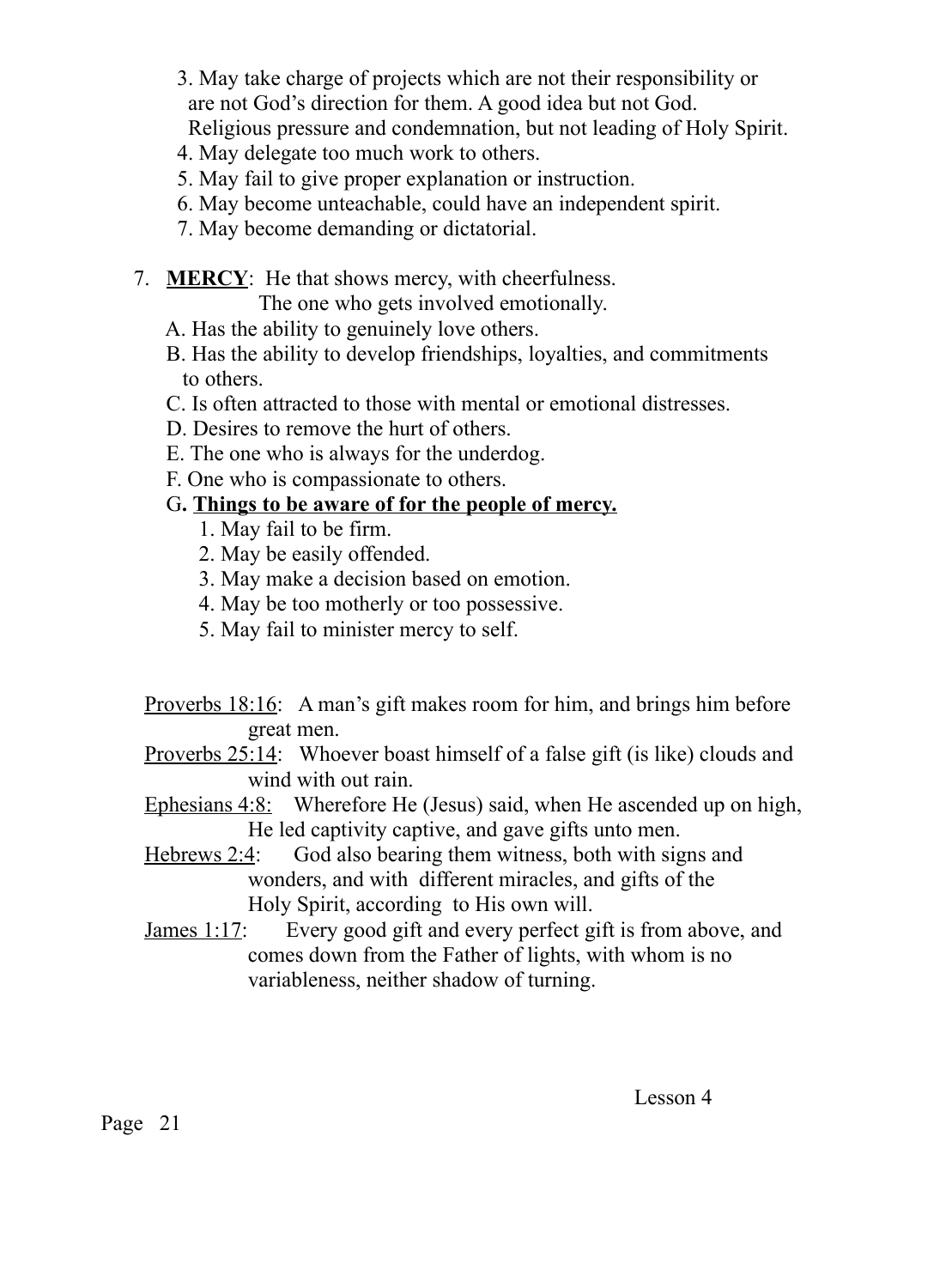2 Timothy 1: 6,7: "Wherefore I put you in remembrance Timothy that you stir up (to rekindle, keep in full flame) the gift (Charisma) of God, which is in you by the putting on of my hands (Paul is speaking). For God has not given us the spirit of fear; but of power, and of love, and of a sound mind."

#### **EVALUATION**

- A. Evaluate your ability. What is it you are already functioning in?
- B. Evaluate and examine your motives. Why do you want to do this?
- C. Evaluate and recognize your strong areas.
- D. Evaluate and recognize your weak areas. Pride and disobedience will hinder.
- E. Evaluate your responsibilities, physical and spiritual.

## **SEVEN STEPS FOR MOVING IN THE GIFTS OF THE HOLY SPIRIT**

- A. Ask the Lord to give you something to bless someone. Example: A scripture verse, a word of encouragement.
- B. Motivation: Remember to build up, to encourage for the profit of all. Not to show your spiritual ability; that is pride.
- C. Learn to wait on the Lord.
- D. Clear your mind of preconceived thoughts. You may receive a single word or thought or vision.
- E. Do not get intense. Relax, be still, have a quiet spirit.
- F. Minister in Faith.
- G. Now open your mouth and step out in faith. Be Bold, Be Strong, For The Lord Your God Is With You.

Page 22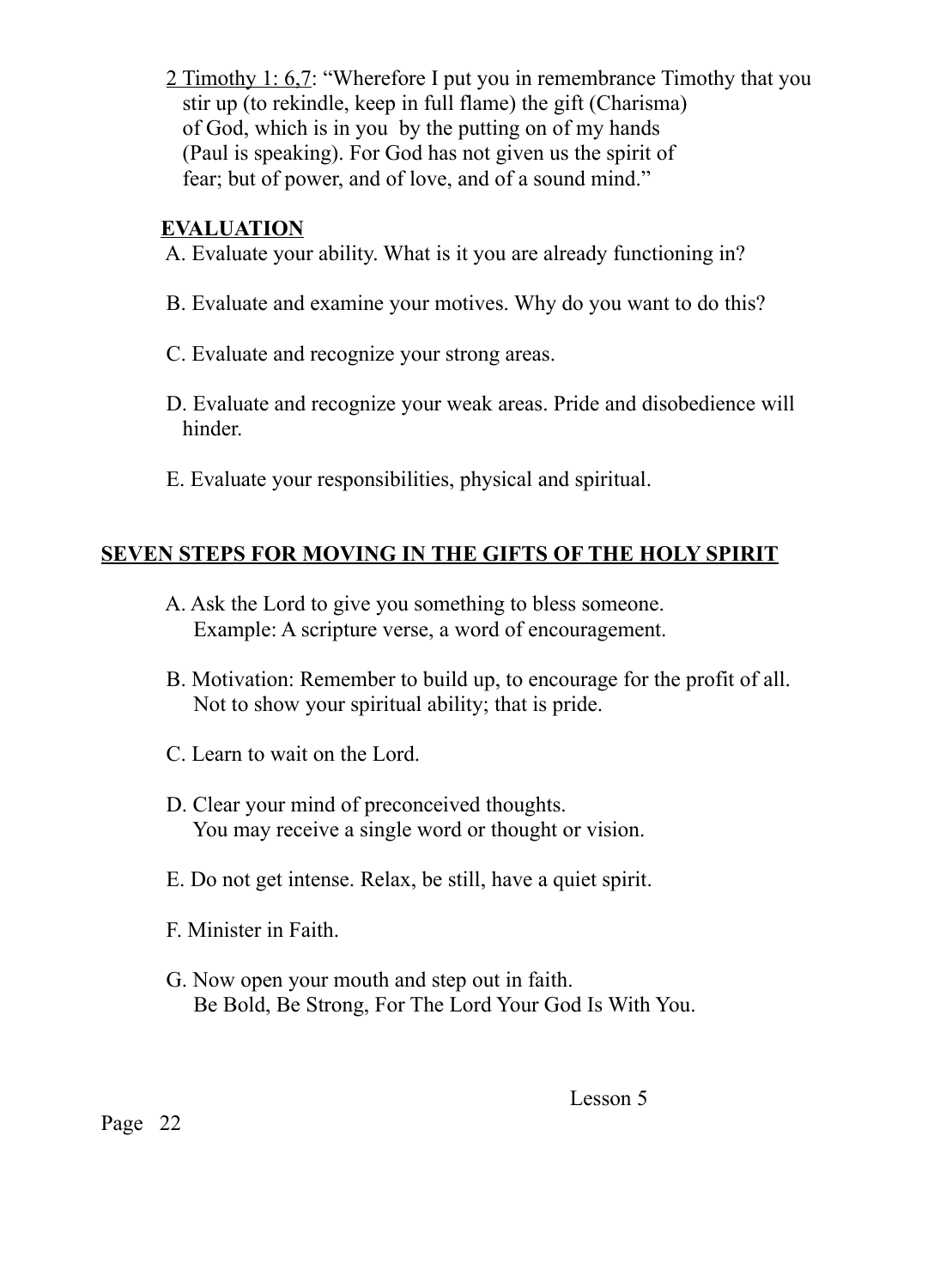#### **CLASS 5: TYPES, SYMBOLS, NUMEROLOGY, AND COLORS**

 In this section, we will deal with Types, Symbols, Numbers, and Colors. The key is to stay in balance. Each of these areas can be of great significance, but they can also be deceptive. They can be points of interest as well as clarify certain spiritual applications, but they must not take the place of or violate foundational principles in the Word of God. In Hebrews 8:5, it speaks of those things that serve as copy and shadow of the heavenly. Throughout your Christian walk, you will hear other interpretations of these words as well as other words. It would be good for you to write them in these notes so you will have them next time you need them.

#### **TYPES, SHADOWS, AND SYMBOLS**

| Power of the Holy Spirit         |
|----------------------------------|
|                                  |
|                                  |
|                                  |
|                                  |
| Spiritual stupor, indifference   |
|                                  |
|                                  |
|                                  |
|                                  |
|                                  |
|                                  |
|                                  |
|                                  |
|                                  |
|                                  |
| Total identification with Christ |
|                                  |
|                                  |
|                                  |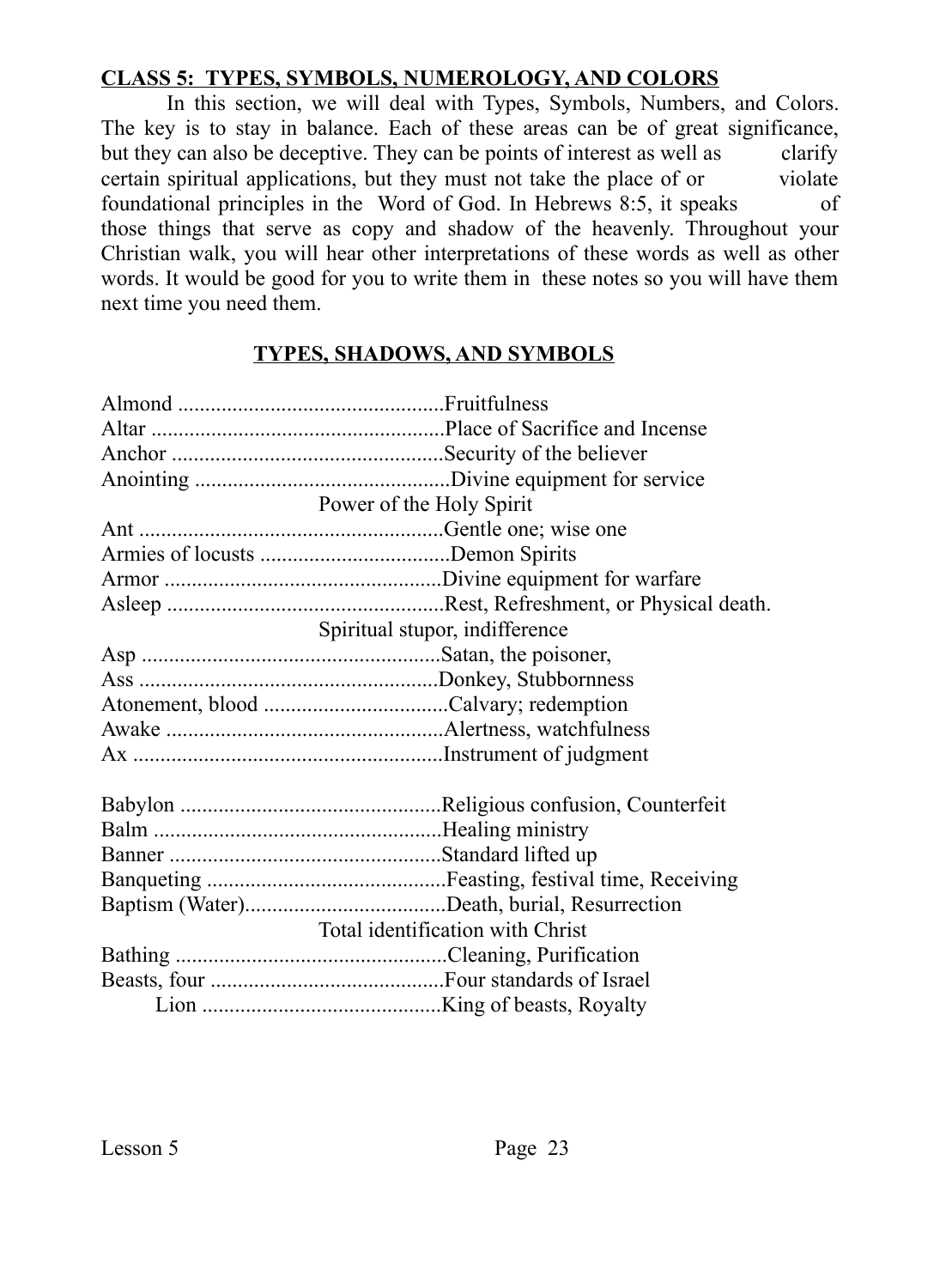| Fruitful Church, Anointed Church    |
|-------------------------------------|
|                                     |
|                                     |
|                                     |
|                                     |
| Baptism, speaking of the heart      |
|                                     |
|                                     |
| Host of people; armies of the enemy |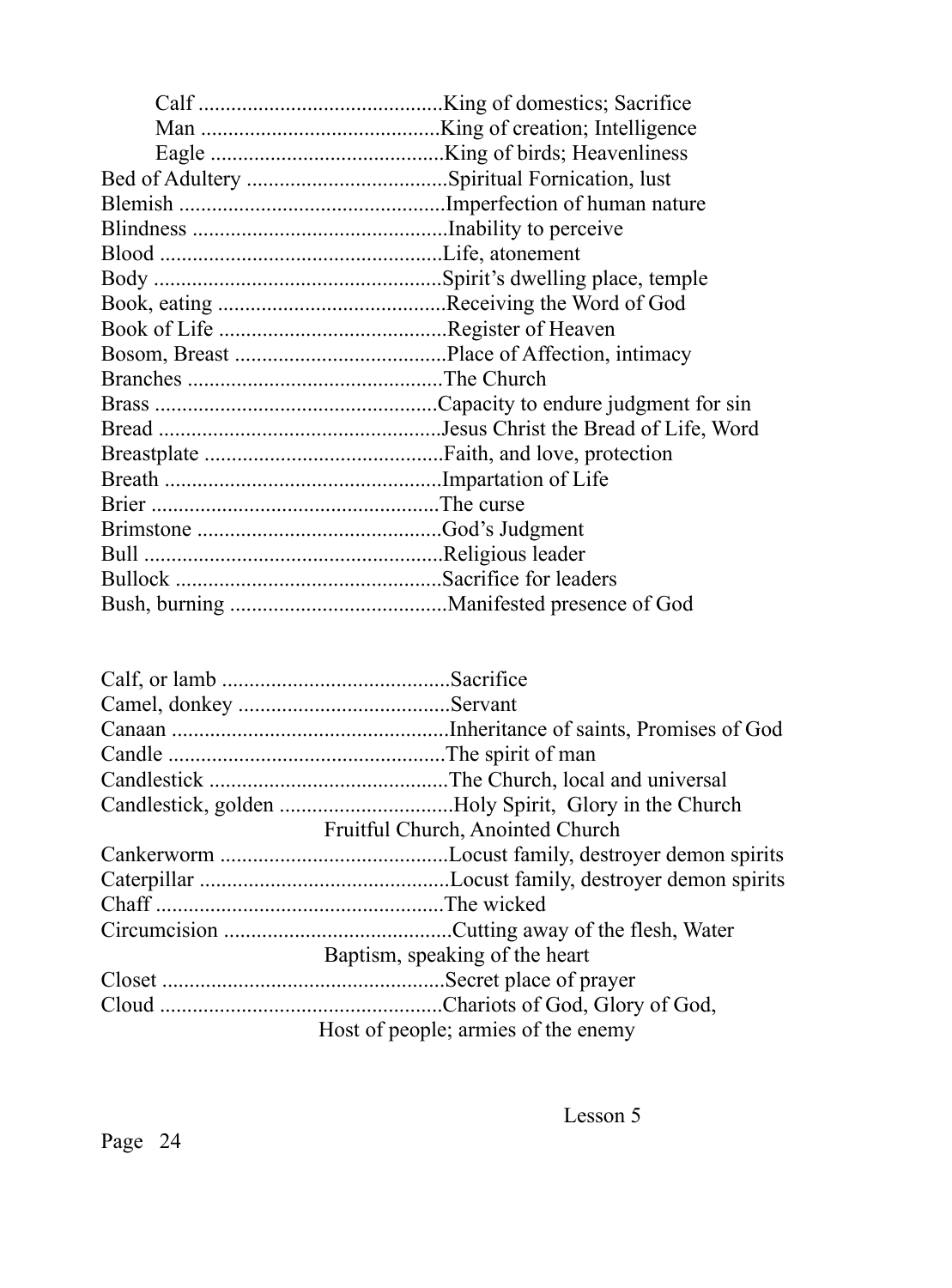| <b>Authority, Royalty</b> |  |  |
|---------------------------|--|--|
|                           |  |  |

| in the Holy Spirit what God is saying |
|---------------------------------------|
|                                       |
|                                       |
|                                       |
|                                       |
|                                       |
|                                       |
| sight, and healing.                   |

| Presence of God, Holiness of God |
|----------------------------------|
|                                  |
|                                  |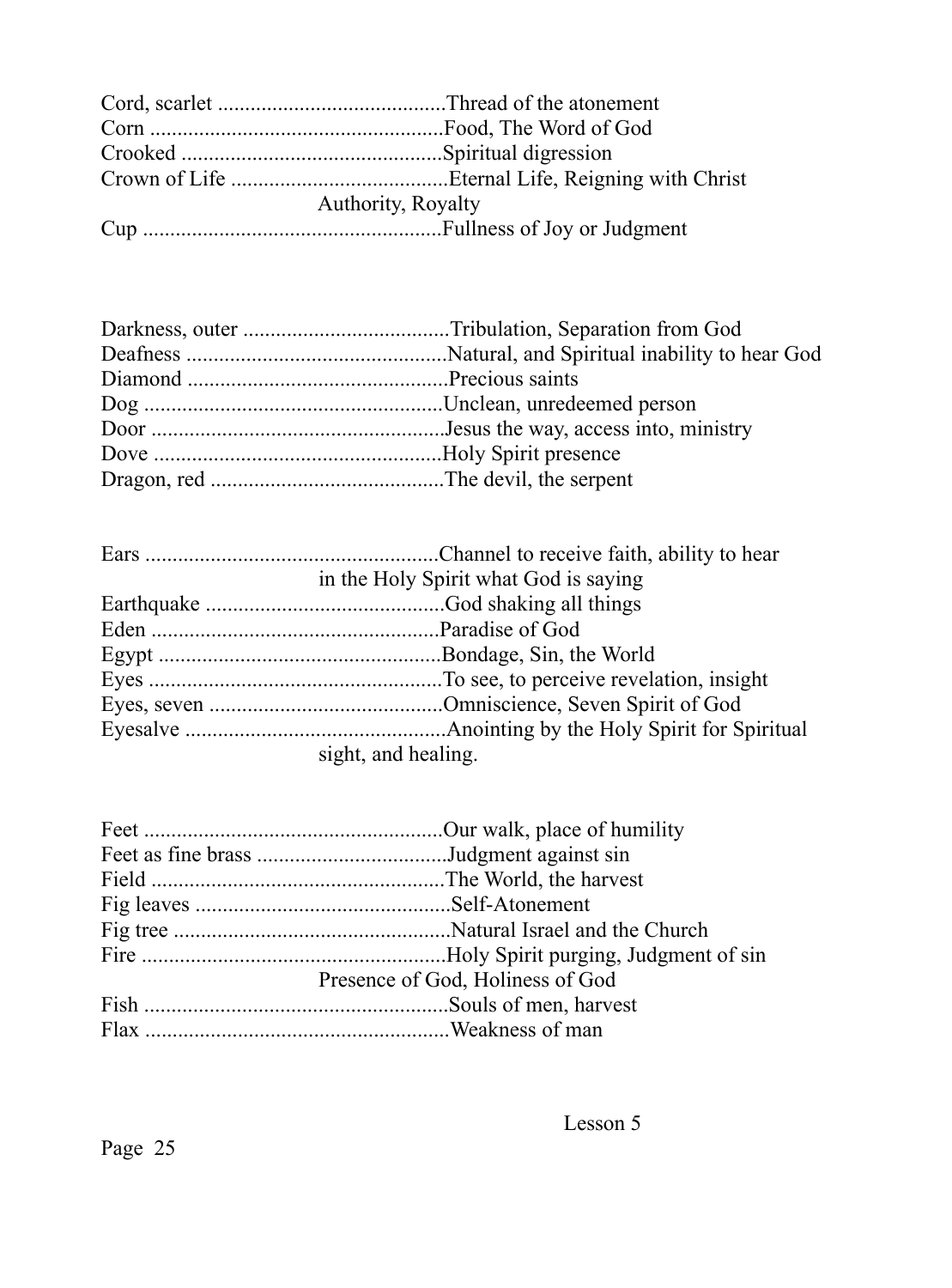|                       | Strength of God, The arm of the Lord                                |  |
|-----------------------|---------------------------------------------------------------------|--|
|                       |                                                                     |  |
|                       |                                                                     |  |
|                       |                                                                     |  |
|                       |                                                                     |  |
|                       |                                                                     |  |
|                       |                                                                     |  |
|                       |                                                                     |  |
|                       | the Lord, Prophetic voice                                           |  |
|                       |                                                                     |  |
|                       |                                                                     |  |
|                       |                                                                     |  |
|                       |                                                                     |  |
|                       |                                                                     |  |
|                       | Horse, white, rider and armies  The ever-living, conquering Word of |  |
|                       | God. The word and spirit of revival,                                |  |
| Christ and His saints |                                                                     |  |
|                       |                                                                     |  |
|                       |                                                                     |  |
|                       |                                                                     |  |
| Word of your mouth.   |                                                                     |  |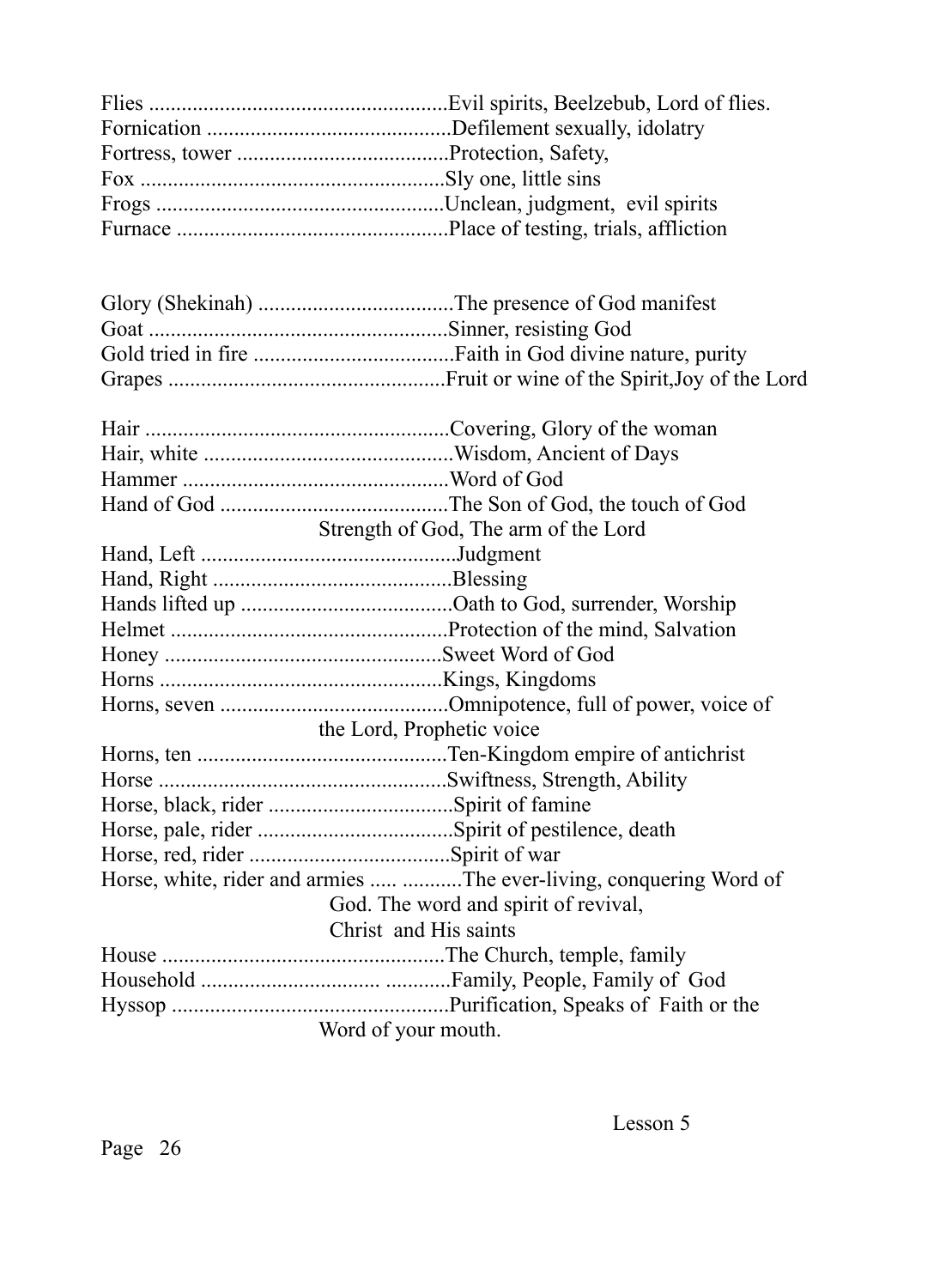| Worship from the saints ascending |
|-----------------------------------|
|                                   |

| City of palm trees, Walled city, |
|----------------------------------|
| Spiritual Stronghold             |
|                                  |
| central place, Home place        |
|                                  |

| Keys of bottomless pit, Hades and deathAuthority over spirit world/realm |
|--------------------------------------------------------------------------|
|                                                                          |
|                                                                          |
| Authority and Access, Reigning                                           |

| Separation, Water Baptism |
|---------------------------|

| Lightning's, thunders, voices Judgment of God, voice of God |
|-------------------------------------------------------------|
|                                                             |
| Holiness, Righteousness                                     |
|                                                             |
|                                                             |

Manna, hidden ........................................Word of God, provision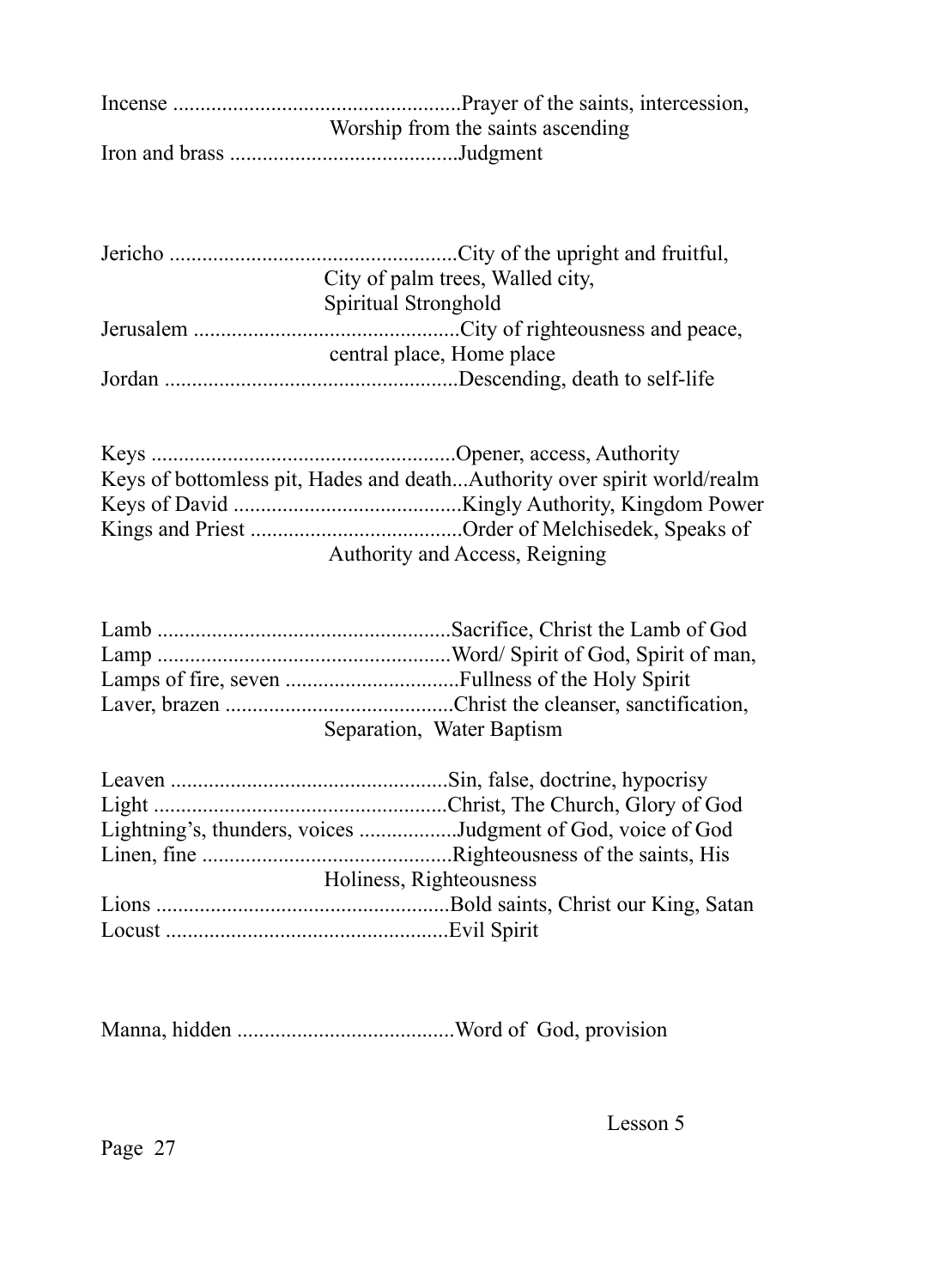| Marriage of the Lamb Union of Christ and His Bride |
|----------------------------------------------------|
|                                                    |
|                                                    |
| end of a event, the darkest hour                   |
|                                                    |
|                                                    |
|                                                    |
|                                                    |
|                                                    |
| Ruling Authority, People of fulness                |
|                                                    |
|                                                    |

| North, South, East, West Universal, World wide, four |  |
|------------------------------------------------------|--|
| corners of the earth.                                |  |

| Israel and the Church |
|-----------------------|
|                       |

| place, Realms of the Spirit |
|-----------------------------|
|                             |
| Priceless truth             |
|                             |
|                             |
|                             |
| God's measuring device      |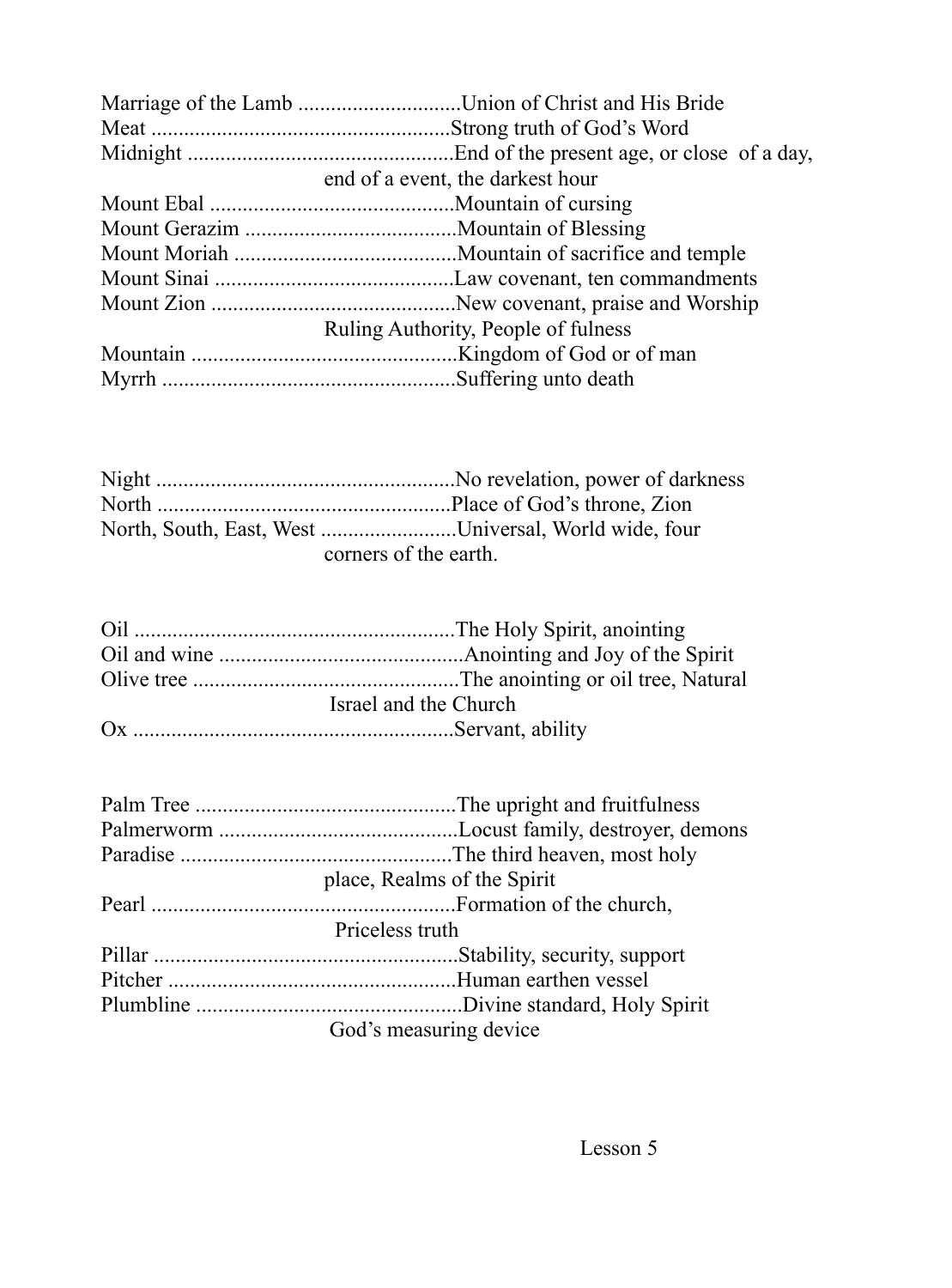| of the Spirit and Word          |
|---------------------------------|
|                                 |
|                                 |
|                                 |
|                                 |
|                                 |
|                                 |
|                                 |
|                                 |
|                                 |
|                                 |
|                                 |
|                                 |
|                                 |
|                                 |
| covenant, To preserve the Glory |
|                                 |
|                                 |
|                                 |
|                                 |
| Transparency of God's Glory     |
|                                 |
|                                 |
|                                 |
|                                 |
|                                 |
|                                 |
| Government of God               |
|                                 |
|                                 |
| Religious Spirit, Confusion     |
|                                 |
|                                 |
| Song of the Spirit              |
|                                 |
|                                 |
| Spiritual Guidance              |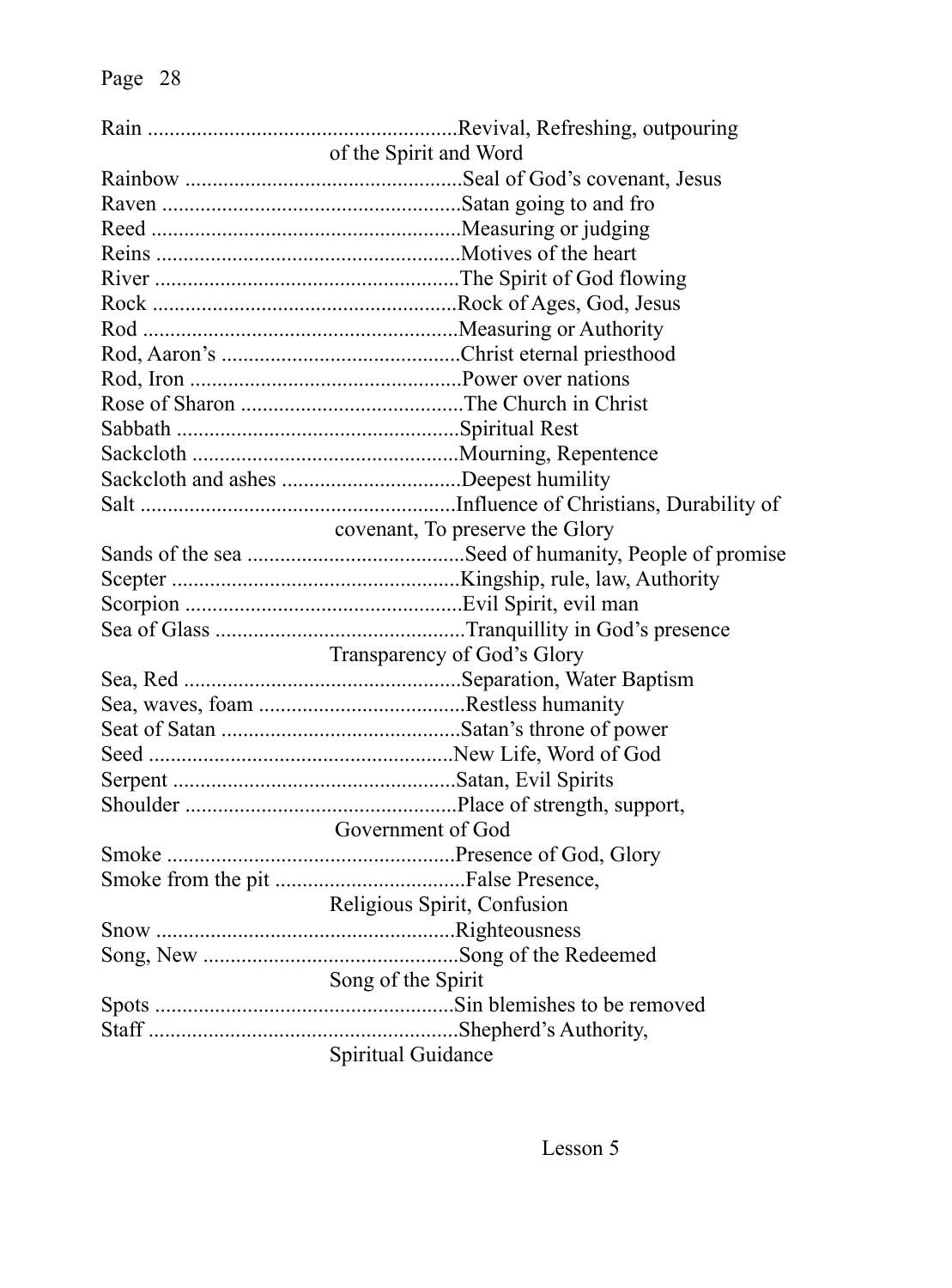| Spirit filled ministry, Angels |
|--------------------------------|
|                                |
| the Kingdom of darkness        |
|                                |
| God and the Word of God        |
|                                |
|                                |
|                                |
|                                |
|                                |

| worshippers Worshipping. |
|--------------------------|

| Holy Spirit river, Word of God |
|--------------------------------|
|                                |
|                                |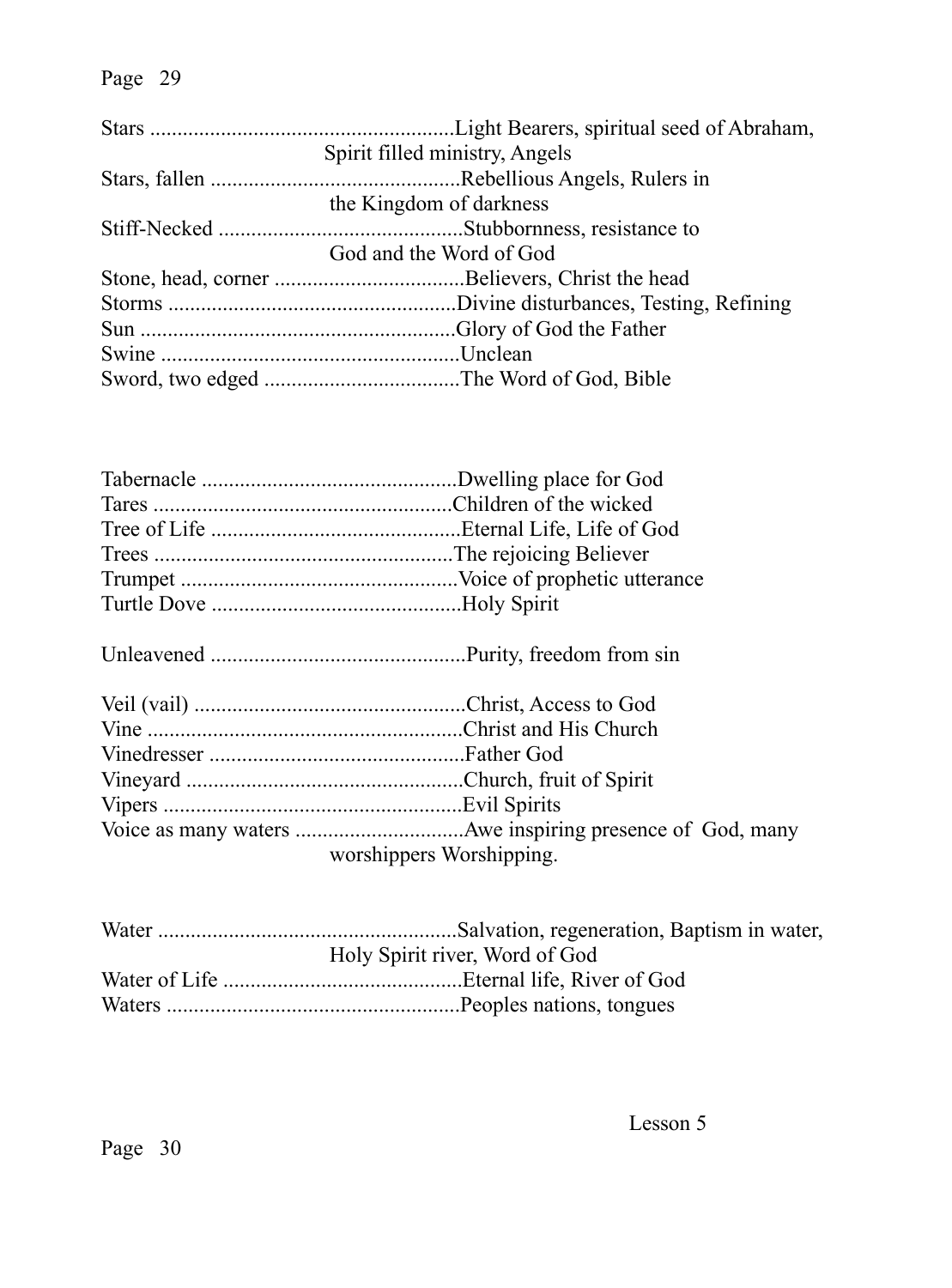| Spirit and Evil Spirits |                                       |  |  |
|-------------------------|---------------------------------------|--|--|
|                         |                                       |  |  |
|                         | Whore (Great Harlot) The false Church |  |  |
|                         |                                       |  |  |
|                         |                                       |  |  |
|                         | presence                              |  |  |
|                         |                                       |  |  |
|                         |                                       |  |  |
|                         |                                       |  |  |
|                         |                                       |  |  |
|                         |                                       |  |  |
|                         |                                       |  |  |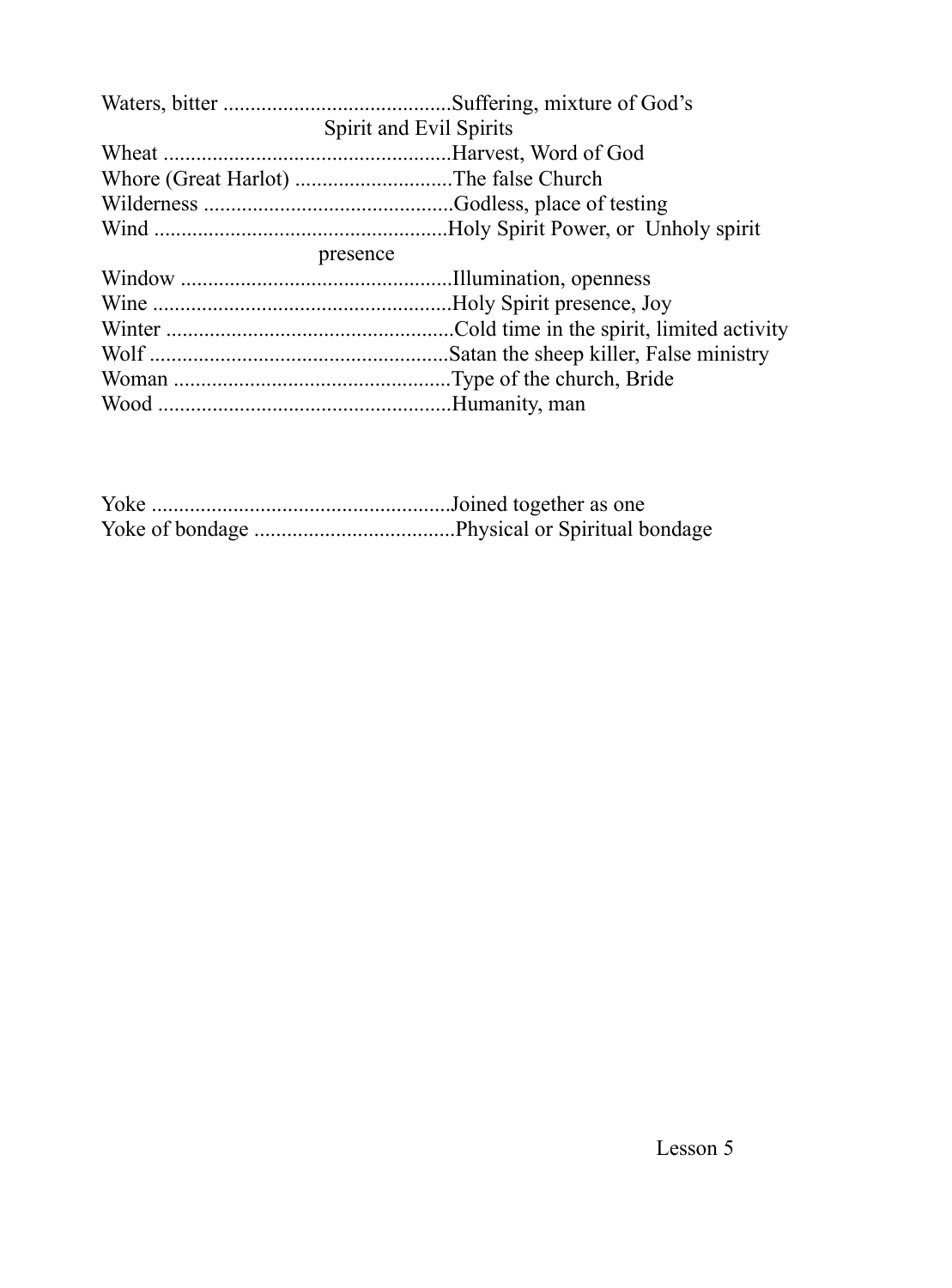## **NUMBERS AND THEIR SYMBOLIC MEANING**

| Corner of the Earth, Created Things                 |
|-----------------------------------------------------|
|                                                     |
|                                                     |
|                                                     |
|                                                     |
|                                                     |
|                                                     |
|                                                     |
|                                                     |
|                                                     |
|                                                     |
|                                                     |
|                                                     |
|                                                     |
|                                                     |
|                                                     |
|                                                     |
|                                                     |
| <b>Full Stature</b>                                 |
|                                                     |
|                                                     |
|                                                     |
| Seventy-Five Separation, Cleansing, Purification    |
| One Hundred.<br>Wisdom                              |
| One Hundred Twenty Beginning life in the Spirit     |
| One Hundred Forty-Four God's ultimate in Creation   |
| One Hundred Fifty-Three Revival, The Elect          |
|                                                     |
|                                                     |
| Six Hundred Sixty-Six Antichrist, Satan, The Damned |
| $\mathbf{D}^*$ $\mathbf{A}$ $\mathbf{A}$            |

One Thousand ................................Divine Authority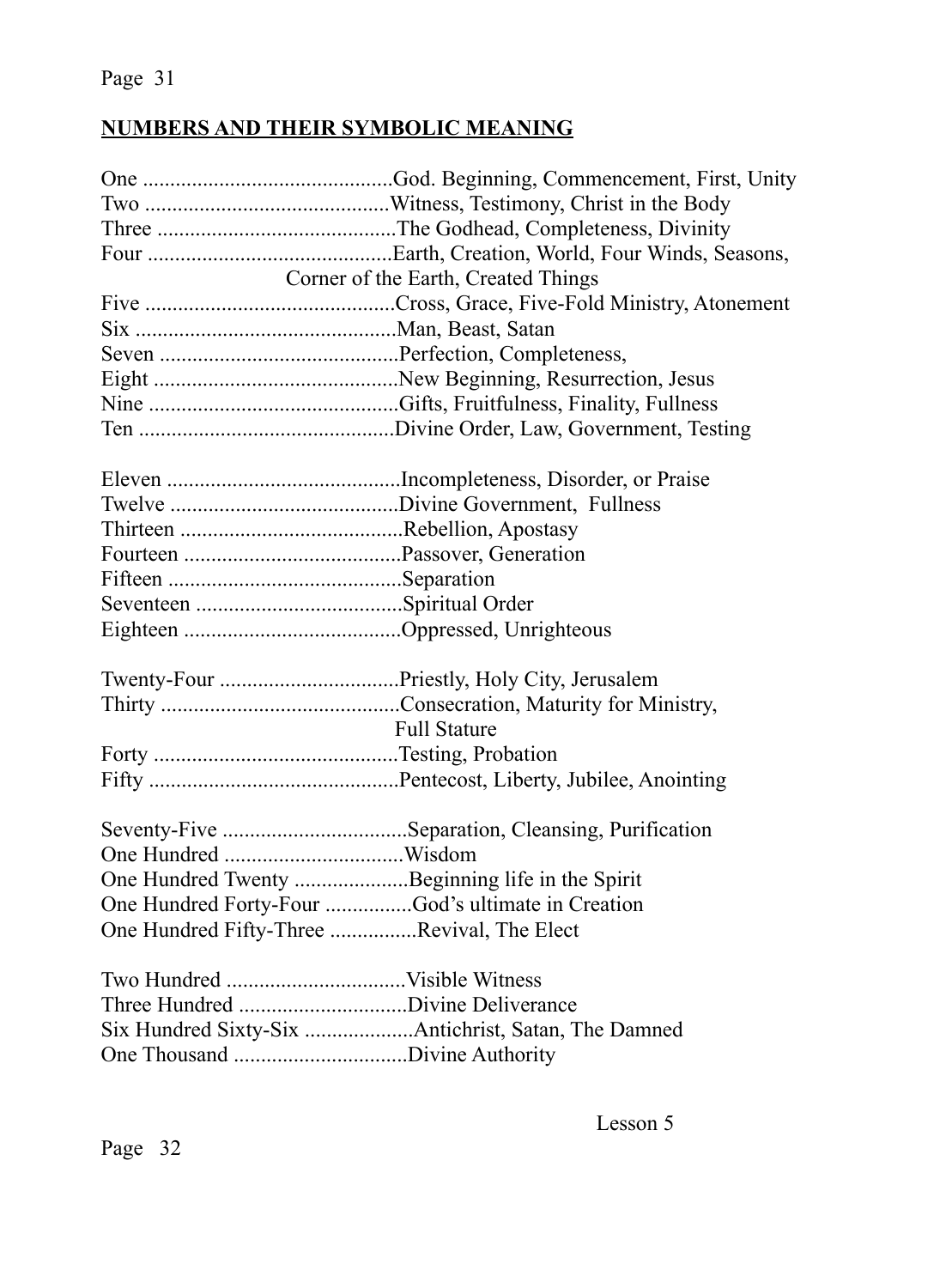# **COLORS AND THEIR SYMBOLIC MEANING**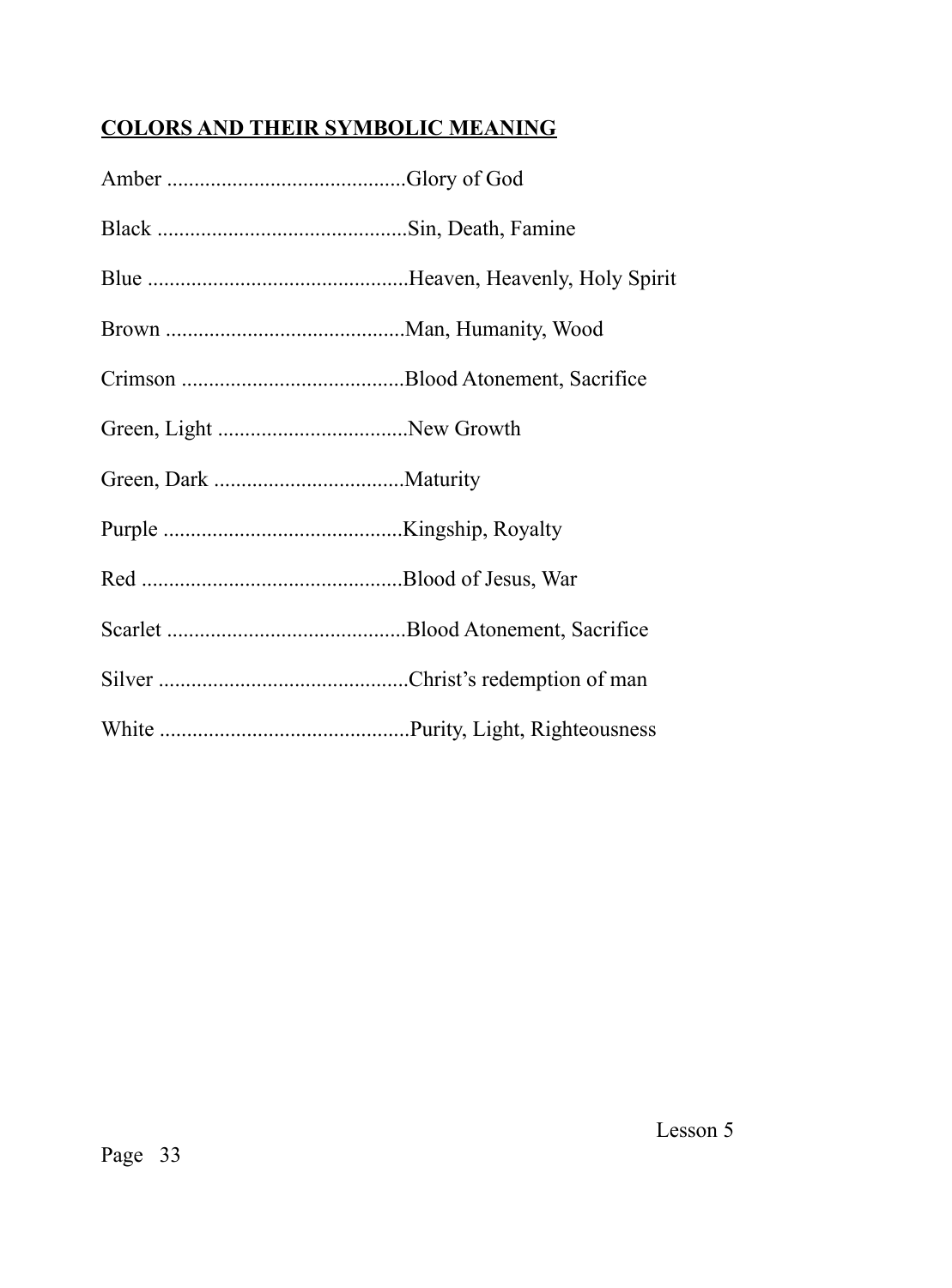## **THE NEW TESTAMENT CHURCH AND ITS MINISTRY**

## **PART 1: THE NEW TESTAMENT CHURCH**

 The New Testament Church, or Eccleasia, is a many-menbered body made up of re-created individuals born again from above. The Church of Jesus is as diverse as the earth itself, with people for every nation, color, language, and class. The Church is a Theocracy, a form of government in which God is recognized as sovereign and His revelation as civil law. Jesus is the Head of the Church.

## FOR ONE TO BE IDENTIFIED WITH THE CHURCH HE MUST:

- 1. Be truly born again, that is born from above by the Spirit of God, which Will require true repentance and receiving Jesus as one's personal Lord and Saviour.
- 2. Be washed in the blood of the Lamb and recognize that Jesus is the only way to God. Recognition that it is only through the shed blood of Jesus that there can be remission of sin and forgiveness from God. Leviticus 17:11:

 "For it is the blood that makes an atonement for the soul." John 1:29: "The next day John saw Jesus coming toward him and said, "Behold the Lamb of God who takes away the sin of the world."

- 3. In obedience be identified with Christ in Water Baptism. Identify yourself with Christ Jesus' death, burial and resurrection. Matthew 28:18-20, Colossians 2:11-15, Romans 6:3-5
- 4. Be filled with the Holy Spirit. Ephesians 5:17,18: Be not unwise, but understand what the will of the Lord is. And be not drunk with wine, wherein is excess, but be filled (be being filled) with the Spirit. Matthew 3:11: (John the Baptist speaking) I indeed baptize you with Water unto repentance; but He that comes after me is mightier than I, whose shoes I am not worthy to bear, He shall baptize you with the Holy Spirit and with

Fire. John 7:38,39, Acts 1:8 Joel 2:28, Acts 2: 38,39.

- 5. Be submitted in relationship and discipline to Jesus, the Head of the Church, and acknowledge Jesus as Lord of your Life.
- 6. Be related and accountable to the Pastor, Elder, Leadership offices, which are a part of the government of God, ( Isaiah 9:6) the "Shoulders Ministry."
- 7. Be submitted to one another in the fear of God and be related to the saints of God, which is His body on the earth.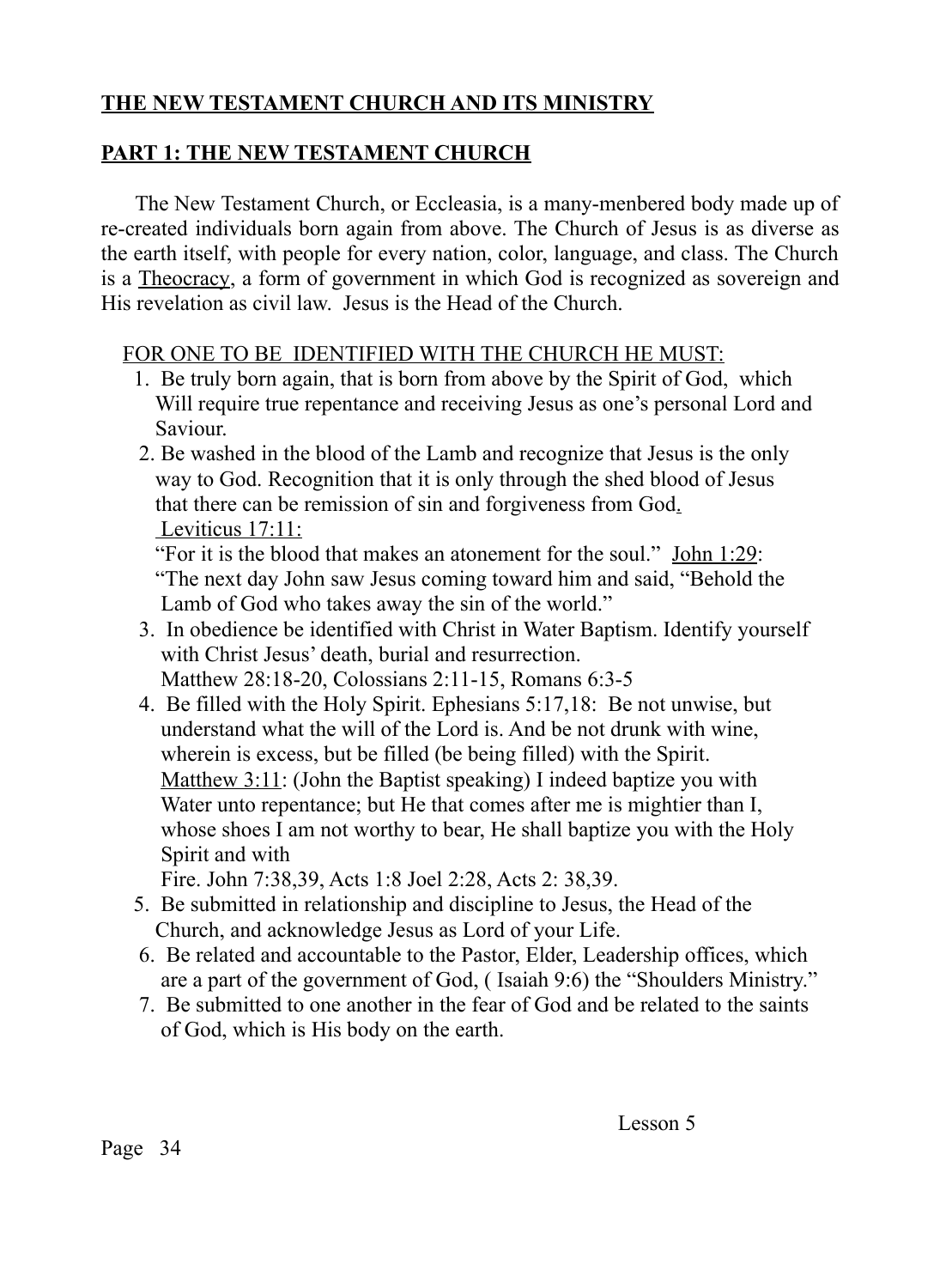The Church is not an organization but a living organism, made up of living cells which draw their life from the shed Blood of Jesus, the Word of God, and the Power of God's Holy Spirit, with the emphasis on a personal relationship with Jesus.

Within the Church we have the Five Fold Ministry Ephesians 4:11: APOSTLES, PROPHETS, EVANGELISTS, PASTORS, and TEACHERS. In the normal course of events, the Evangelist would go forth into a new area to proclaim the Gospel of the Kingdom of God, the Good News. Remember the Gospel of the Kingdom of God is not just being born again, but it also has to do with moving in the realms of the Kingdom of God. Romans 14:17: "For the kingdom of God is not eating (meat) and drinking, but RIGHTEOUSNESS, and PEACE and JOY IN THE HOLY SPIRIT." The results of the Evangelist going forth are miracles, deliverance, and new births into the Kingdom of God. Salvation in Jesus and Water Baptism are established.

 Then the Apostles (meaning "sent out ones") would be sent out, usually accompanied by a Prophet (one who could supernaturally speak forth the mind of God), for the purpose of establishing a local body of believers from the result of the Evangelist. They would instruct them in the Baptism of the Holy Spirit and lay hands on them to receive. Then they would set up local leaders as Pastors and Elders. The local Pastors and Elders would then begin to lead, guide, and govern the local assembly. Teachers would be raised up, and the local assembly would grow into maturity. The highest authority under Jesus, the Head, was the Pastor-Elder office. Even when the Apostle returned, he was subject to the local Pastor-Elder authority. The sheep were to reproduce sheep. The Pastor was to reproduce himself in faithful men who, in turn, could reproduce the Christ in the Pastor in other faithful men. From the faithful men would come new Apostles, Prophets, Evangelists, Pastors, and Teachers. In some new assemblies, Pastors were raised up; in others, they were imported from other assemblies.

 The New Testament Church is a Corporate Expression of Jesus Christ. The HIGHEST GOAL IS TO BE CONFORMED INTO THE IMAGE OF JESUS. Romans 8:29: The only way that is possible is through a continued relationship with God, the Father, and with His Son Jesus Christ

- A. The New Testament believer's first calling is to minister to the Lord. Acts 13:2, I Corinthians 1:9.
- B. Then comes the ministry of reconciliation to yourself and to others (salvation, forgiveness). 2 Corinthians 5:18, Romans 14:17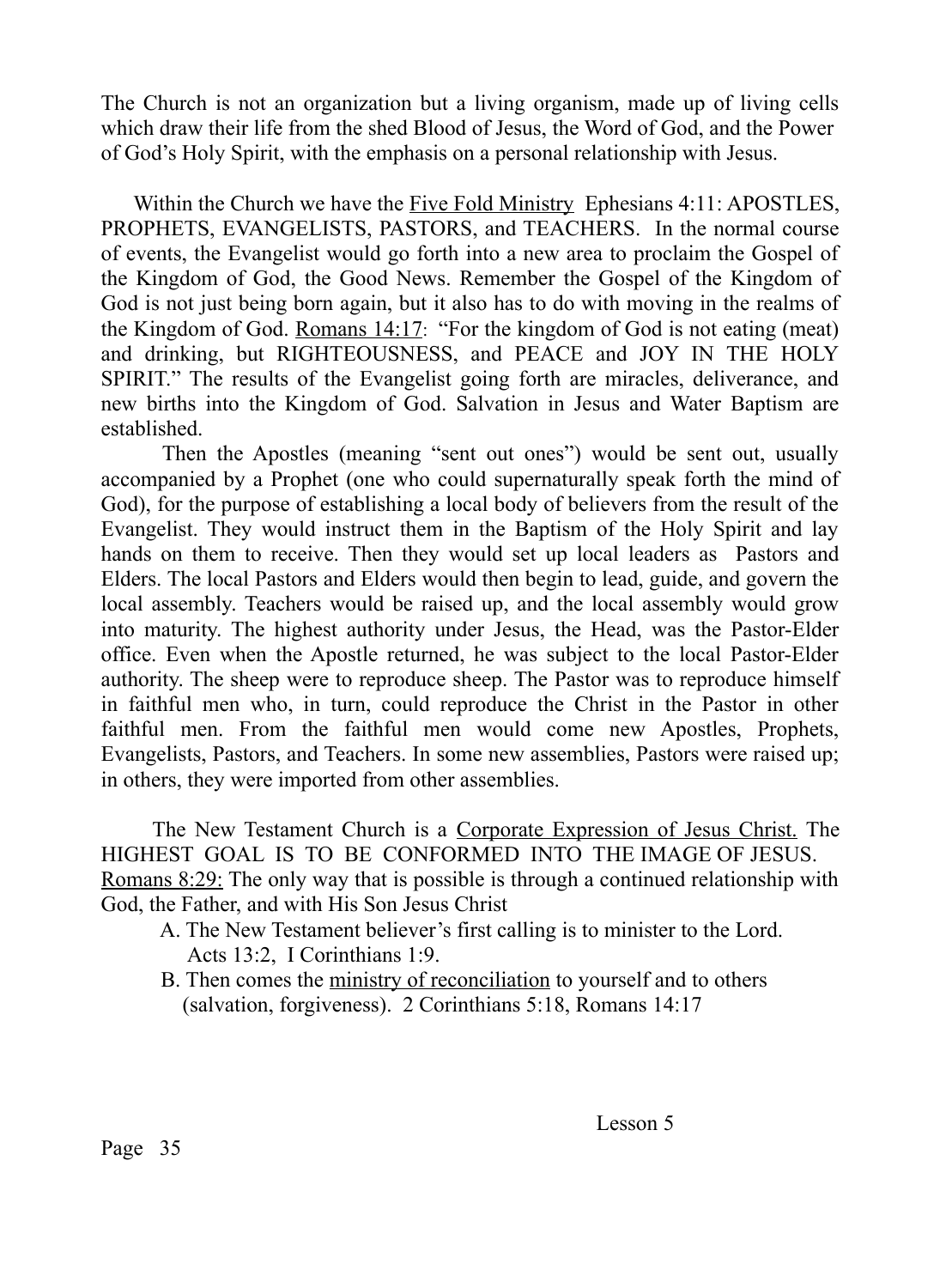- C. With a life of demonstration in His image, manifesting His presence. Romans 14:17
- D. Resulting in a call to Rulership (spiritual authority, and dominion).

## **PART II: THE NEW TESTAMENT CHURCH'S MINISTRY**

- A. Matthew 28:18-20: Jesus came and spoke unto them saying. "All power (authority) is given unto Me in heaven and in earth. Go therefore and teach (disciple) all nations, baptizing them in the name of the Father, and of the Son, and of the Holy Spirit; teaching them to observe all things whatsoever I have commanded you; and lo, I am with you always, even unto the end of the world (age)."
- B. Mark 16:15-18: He said unto them " Go into all the world and preach the Gospel to every creature. He who believes and is baptized shall be saved; but he who believes not shall be damned. And these signs shall follow them that believe: In My Name (Jesus' name) they shall cast out demons, they shall speak with new tongues (the language of the Spirit), they shall take up serpents (taking authority over lower life forms, satanic strongholds), and if they drink any deadly thing, it shall not hurt them. They shall lay hands on the sick and they shall recover."

 Note: The believer is responsible to pray and speak the word. It is God's responsibility to move.

 C. Isaiah 61:1-4: "The Spirit of the Lord God is upon Me, Because the Lord has anointed Me to preach good tidings to the poor; He has sent Me to heal the brokenhearted, to proclaim liberty to the captives, and the opening of the prison to those who are bound; to proclaim the acceptable year of the Lord, and the day of vengeance of our God; to comfort all who mourn, to console those who mourn in Zion, to give them beauty for ashes, the oil of joy for mourning, the garment of praise for the spirit of heaviness; that they may be called trees of righteousness, the planting of the Lord, that He may be glorified." And they shall rebuild the old ruins. They shall raise up the former desolations, and they shall repair The ruined cities, the desolations of many generations.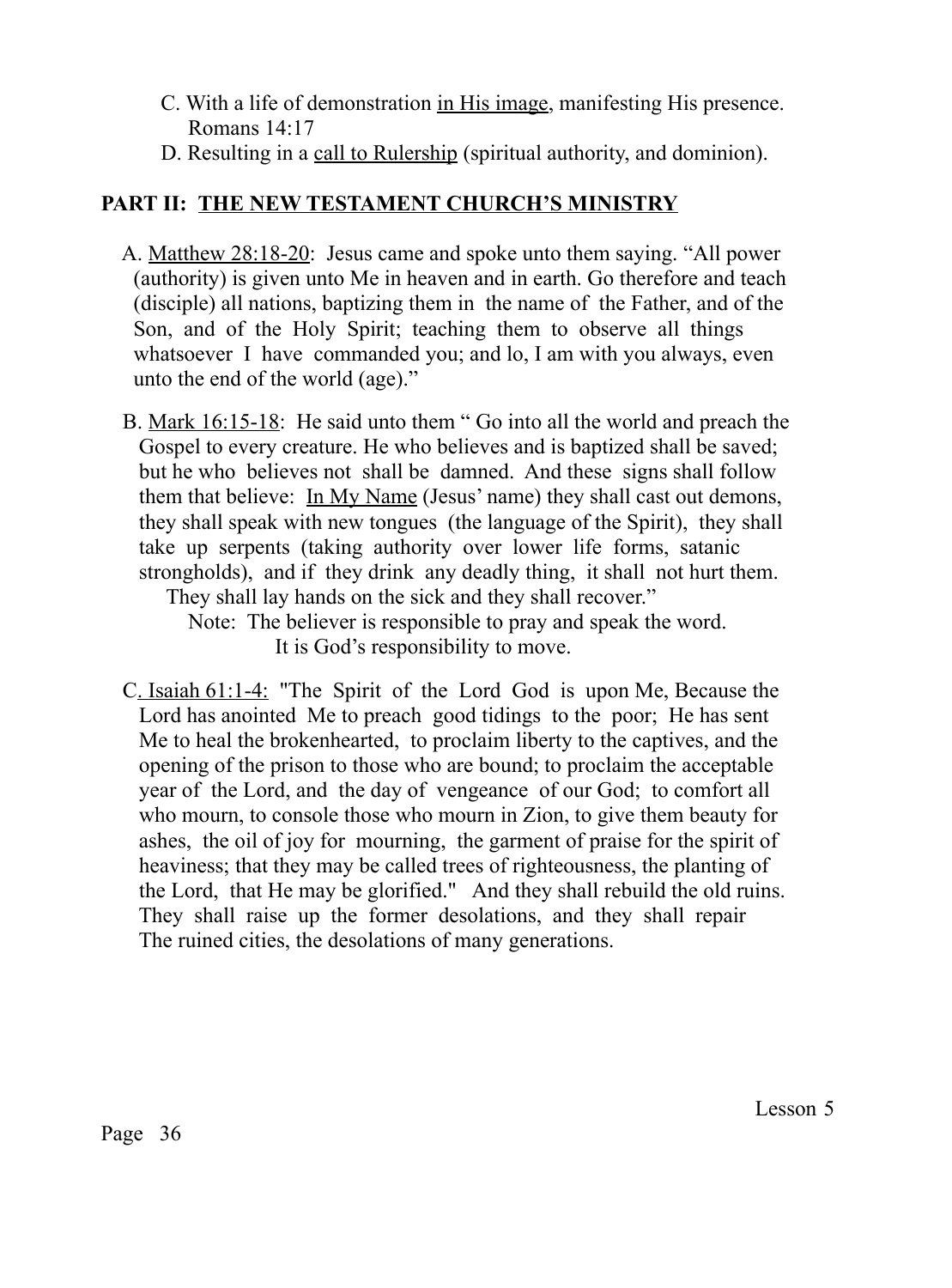- D. The New Testament Church is called to take on the ministry of Jesus.
	- 1. John 14:12: "Most assuredly I say to you, he who believes in Me, the works that I do he will do also, and greater works than these he will do, because I go to My Father."
	- 2. Matthew 8:16, 9:32,33, 12:22, 15:21-28, Mark 1:23-28,32-34,39, Mark 5:15-18, 6:13, Luke 13:11-13,16
- E. The ministry of the New Testament Believer is to do the same things that Jesus did.
	- 1. Matthew 24:14: And this Gospel of the Kingdom will be preached in all the world as a witness to all nations and then the end will come.
	- 2. Matthew 10:7,8: And as you go, preach, saying, "The kingdom of heaven is at hand. Heal the sick, cleanse the lepers, raise the dead, cast out demons. Freely you have received, freely give."

Mark 16:15-18, Luke 9:1,2,

 Luke 10:17-20: Then the seventy returned with joy, saying, "Lord, even the demons are subject to us in Your name." And He said to them, "I saw Satan fall like lightning from heaven. Behold, I give you the authority to trample on serpents and scorpions, and over all the power of the enemy, and nothing shall by any means hurt you Nevertheless do not rejoice in this, that the spirits are subject to you, but rather rejoice because your names are written in heaven."

Acts 1:8: "But you shall receive power when the Holy Spirit has come upon you; and you shall be witnesses to Me in Jerusalem, and in all Judea and Samaria, and to the end of the earth."

 Acts 8:5-8: Then Philip went down to the city of Samaria and preached Christ to them. And the multitudes with one accord heeded the things spoken by Philip, hearing and seeing the miracles which he did. For unclean spirits, crying with a loud voice, came out of many who were possessed; and many who were paralyzed and lame were healed. And there was great joy in that city.

1 Peter 2:5-10, Ephesians 2:19-22, Ephesians 4:11-16

 F. The New Testament Church's ultimate goal is found in Romans 8:29: "For whom He foreknew, He also predestined to be conformed into the image of His Son, that He might be the firstborn among many brethren."

Lesson 5

Page 37

Ephesians 4:11-16 And he gave some, apostles; and some, prophets; and